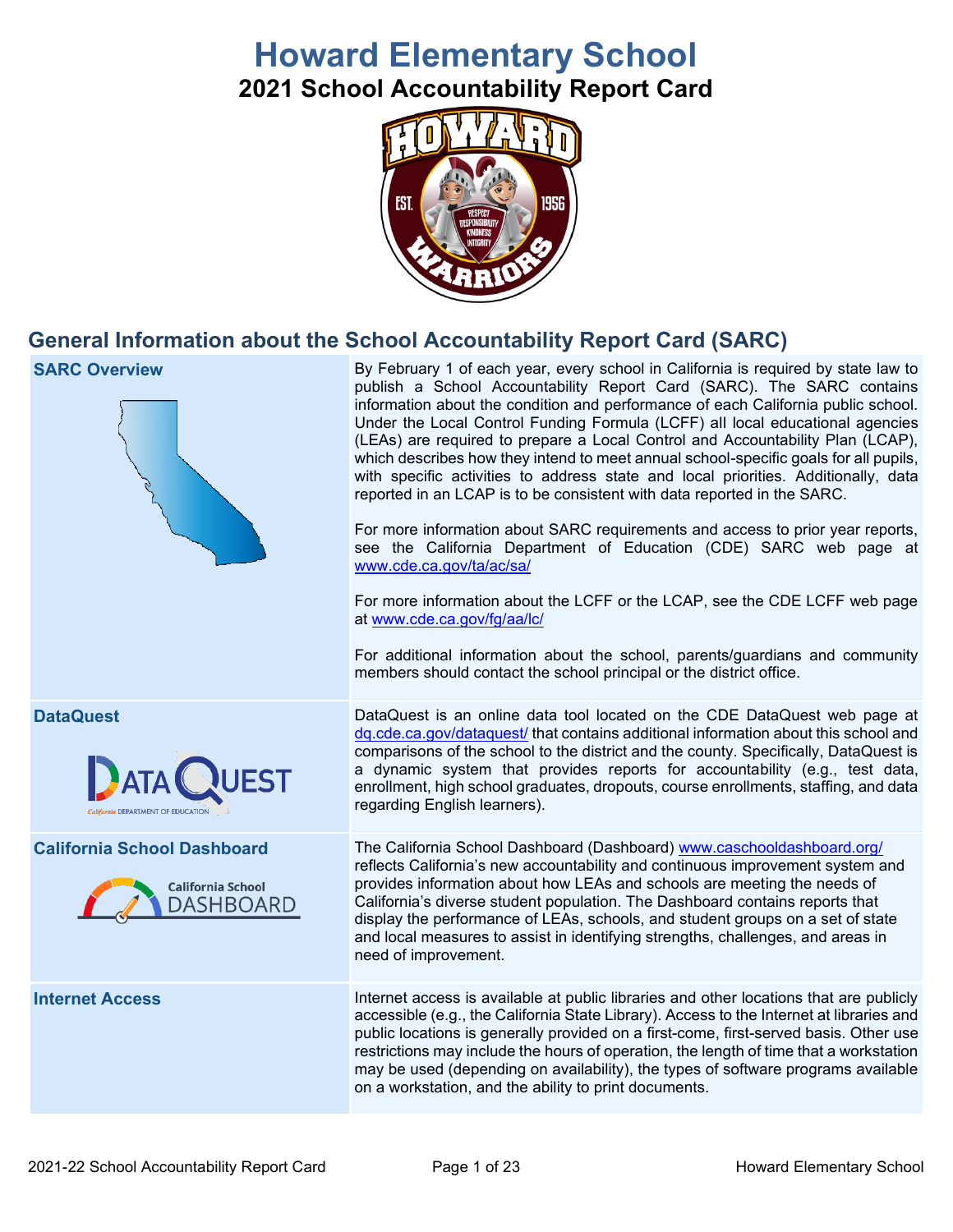### **2021-22 School Contact Information**

| <b>School Name</b>                                | <b>Howard Elementary School</b> |
|---------------------------------------------------|---------------------------------|
| <b>Street</b>                                     | 4650 Howard St.                 |
| City, State, Zip                                  | Montclair Ca. 91763             |
| <b>Phone Number</b>                               | 909-591-2339                    |
| <b>Principal</b>                                  | Kelly Guillen                   |
| <b>Email Address</b>                              | kelly.guillen@omsd.net          |
| <b>School Website</b>                             | https://www.omsd.net/Domain/21  |
| County-District-School (CDS) Code 3667819-6036271 |                                 |

### **2021-22 District Contact Information**

| <b>District Name</b>            | Ontario-Montclair School District |
|---------------------------------|-----------------------------------|
| <b>Phone Number</b>             | $(909)$ 459-2500                  |
| <b>Superintendent</b>           | Dr. James Q. Hammond              |
| <b>Email Address</b>            | info@omsd.net                     |
| <b>District Website Address</b> | https://www.omsd.net              |

### **2021-22 School Overview**

Welcome to Howard School! I am very proud to be the principal of Howard Elementary School, which serves 504 Preschool through 6th grade students. Howard is a special place where high expectations and an emphasis on effort and hard work pay off in high student achievement. Our staff is dedicated to the success of each child and is relentless in doing whatever it takes to help our students be successful in school and in life. We are the proud recipient of the Title One Academic Achievement Award, California Distinguished School, as well as earning the honor as a Gold Ribbon School. Additionally, we have been awarded the California Business for Education Excellence Award for two consecutive years. During the 2020-2021 school year, Howard again earned the Gold PBIS Implementation Award. The fundamental purpose of PBIS is to establish clear schoolwide expectations with incentives and consequences, teach our students the Positive Behavior Expectations, and create a recognition system for students doing the right thing. Our statement of Behavioral Purpose is, "Our students, staff, and community understand that success for all depends upon RESPECT (treating others the way you would like to be treated), RESPONSIBILITY (doing your job), showing KINDNESS (caring for self and others) and INTEGRITY (doing the right thing) in all we do! These qualities define "The Howard Way"."

Howard is a safe and caring setting for student learning. We take time to get to know our kids well and offer a variety of extracurricular activities to help children to engage in school. Some of these activities include noon-time soccer, volleyball, basketball, Kickball, and Reindeer Run Practice. We also participate in instrumental music, spelling bee, Crazy Contraption, poetry day, Science Fair, and Math Pentathlon. Evening events, designed to bring our families to school for fun, are offered throughout the year. These include Movie Night, McTeacher Night, and Sports Night.

We know that students achieve better when they are on time to school every day and our attendance rate is high. We work as a community to stress the importance of attendance and provide assistance, when needed, to make sure families and students feel supported on attendance.

Working with families to support students is a major emphasis in our school and parents are asked to take an active role in their child's education. We are proud of our 100% attendance at Parent-Teacher conferences and know that this home-school connection is critical to our success.

Howard School, is located in the southern portion of the City of Montclair, is one of the thirty-three schools in the Ontario-Montclair School District. Howard serves 504 students in grades Pre-Kindergarten through 6. Our Head Start Preschool program enrollment is limited to 16 students each, for am and pm sessions. Grades TK-3 are kept at the 26-to-1 studentteacher ratio and grades 4-6 are limited to 32 students. All Howard's students receive free lunch and breakfast.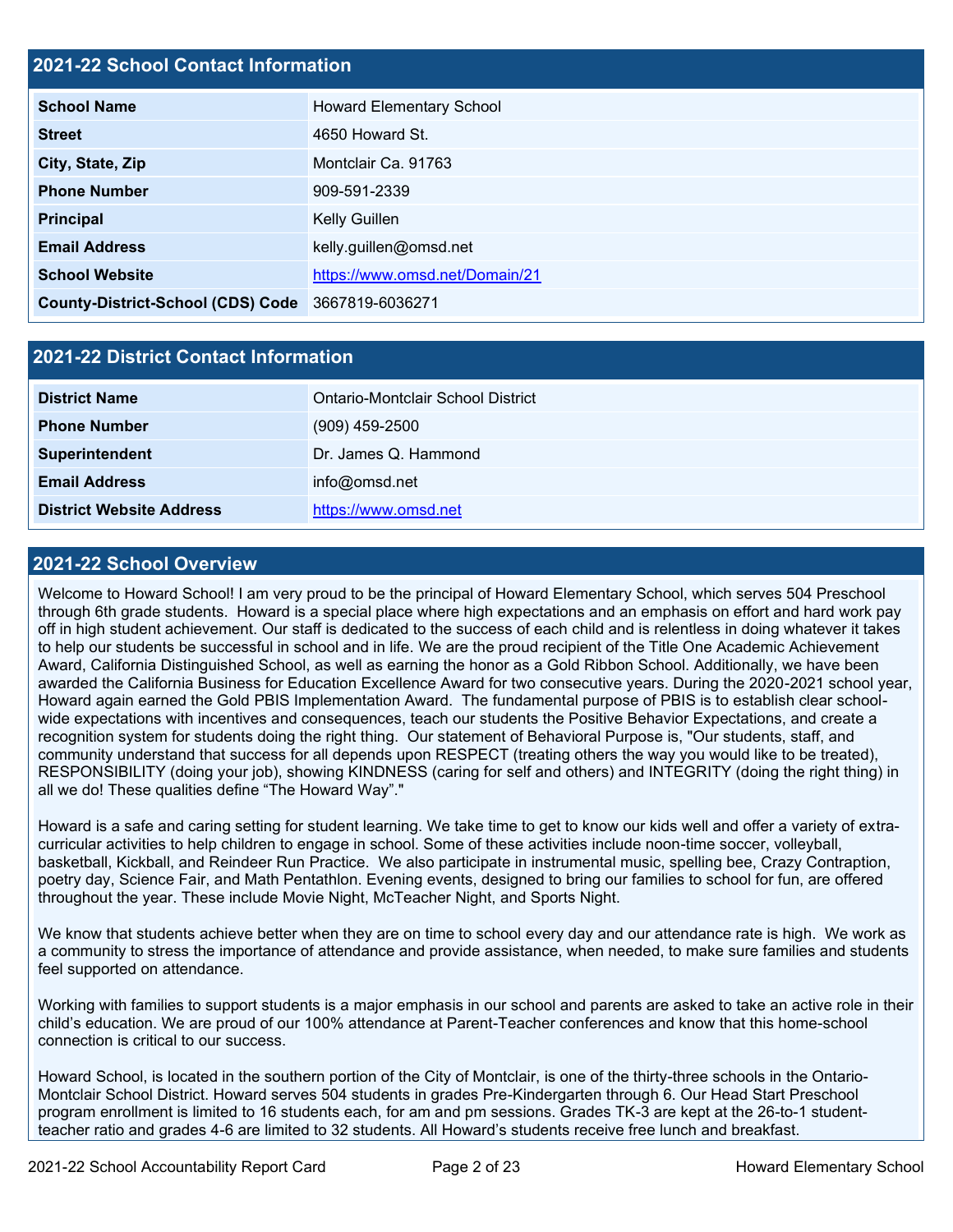### **2021-22 School Overview**

During the 2018-2019 school year, Howards' 3rd through 6th-grade students increased their CAASPP scores in ELA to 11.7 points above standard and increase by 1% overall from the previous year. In Math, we were 13.2 points below the standard but saw a 9% overall increase in student performance from the previous year. In ELA, 54% of students are performing at or above mastery. In Math, 46% of students are performing at or above mastery. We are proud of the progress Howard has been able to make over the past 6 years.

During the 2019-2020 school year, Howard was recognized and awarded the PBIS Community Cares Award. During the 2020- 2021 school year Howard received its second PBIS Gold Award.

The mission of Howard Elementary School, a caring, supportive and diverse community, is to guarantee our students a quality education focusing on academics and preparing them for an ever-changing world.

## **About this School**

### **2020-21 Student Enrollment by Grade Level**

| <b>Number of Students</b> |
|---------------------------|
| 71                        |
| 55                        |
| 75                        |
| 70                        |
| 73                        |
| 65                        |
| 94                        |
| 503                       |
|                           |

### **2020-21 Student Enrollment by Student Group**

| <b>Student Group</b>                   | <b>Percent of Total Enrollment</b> |
|----------------------------------------|------------------------------------|
| Female                                 | 46.7                               |
| <b>Male</b>                            | 53.3                               |
| American Indian or Alaska Native       | 0.6                                |
| <b>Asian</b>                           | 4.4                                |
| <b>Black or African American</b>       | 2.6                                |
| <b>Filipino</b>                        | 0.8                                |
| <b>Hispanic or Latino</b>              | 88.3                               |
| Native Hawaiian or Pacific Islander    | 0.2                                |
| <b>Two or More Races</b>               | 0.8                                |
| <b>White</b>                           | 2.4                                |
| <b>English Learners</b>                | 29.4                               |
| <b>Foster Youth</b>                    | $\mathbf 1$                        |
| <b>Homeless</b>                        | 2.2                                |
| <b>Socioeconomically Disadvantaged</b> | 88.5                               |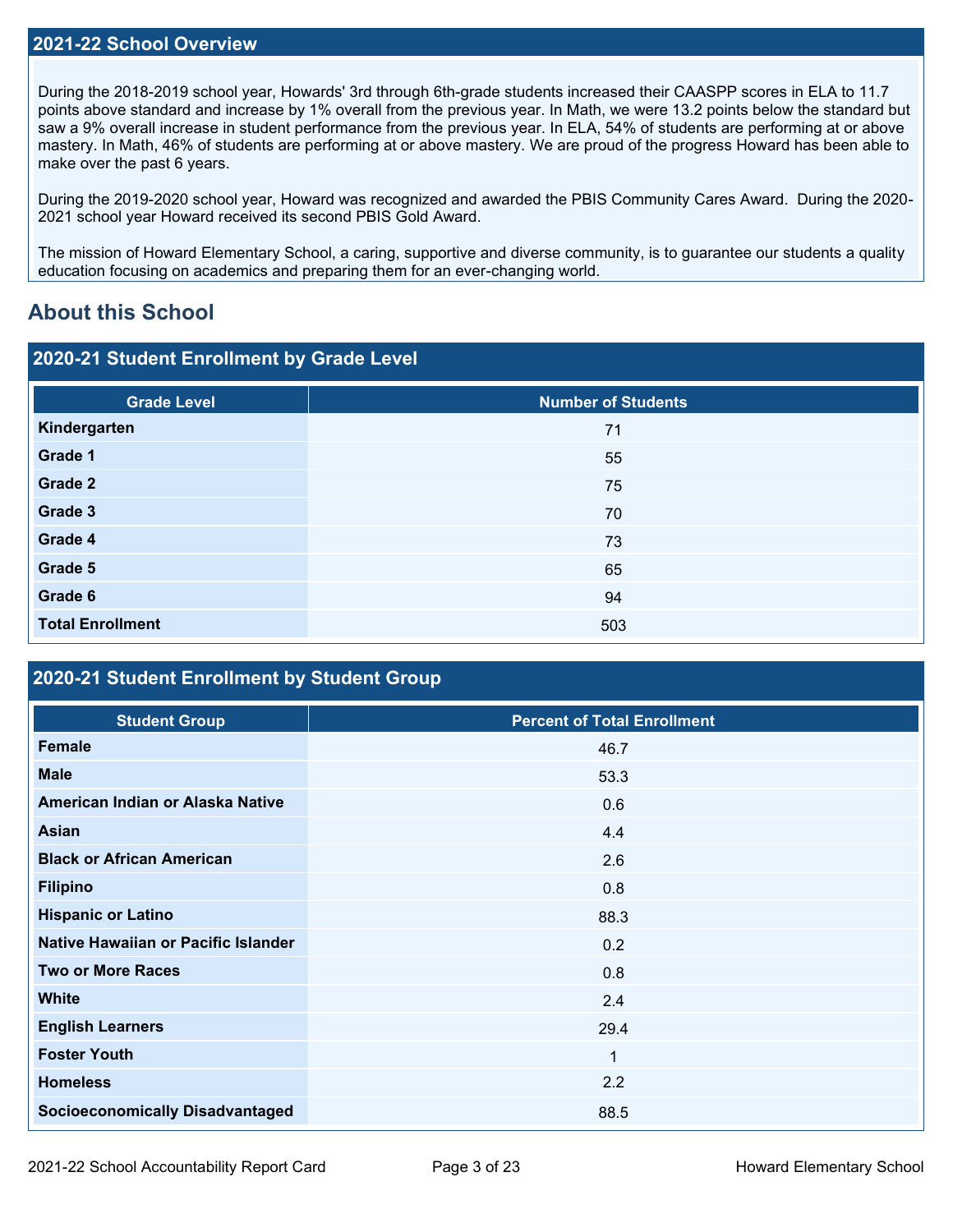## **A. Conditions of Learning State Priority: Basic**

The SARC provides the following information relevant to the State priority: Basic (Priority 1):

- Degree to which teachers are appropriately assigned and fully credentialed in the subject area and for the pupils they are teaching;
- Pupils have access to standards-aligned instructional materials; and
- School facilities are maintained in good repair

Note: For more information refer to the Updated Teacher Equity Definitions web page at<https://www.cde.ca.gov/pd/ee/teacherequitydefinitions.asp>

| 2019-20 Teacher Preparation and Placement                                                                                      |         |  |
|--------------------------------------------------------------------------------------------------------------------------------|---------|--|
| <b>Authorization/Assignment</b>                                                                                                | 2019-20 |  |
| Fully (Preliminary or Clear) Credentialed for Subject and Student Placement (properly assigned)                                |         |  |
| <b>Intern Credential Holders Properly Assigned</b>                                                                             |         |  |
| Teachers Without Credentials and Misassignments ("ineffective" under ESSA)                                                     |         |  |
| Credentialed Teachers Assigned Out-of-Field ("out-of-field" under ESSA)                                                        |         |  |
| <b>Unknown</b>                                                                                                                 |         |  |
| <b>Total Teaching Positions</b>                                                                                                |         |  |
| Note: The data in this table is based on Full Time Foujualent (FTF) status. One FTF equals one staff member working full time: |         |  |

Note: The data in this table is based on Full Time Equivalent (FTE) status. One FTE equals one staff member working full time; one FTE could also represent two staff members who each work 50 percent of full time. Additionally, an assignment is defined as a position that an educator is assigned to based on setting, subject, and grade level. An authorization is defined as the services that an educator is authorized to provide to students.

## **2019-20 Teachers Without Credentials and Misassignments (considered "ineffective" under ESSA)**

| <b>Authorization/Assignment</b>                              | 2019-20 |
|--------------------------------------------------------------|---------|
| <b>Permits and Waivers</b>                                   |         |
| <b>Misassignments</b>                                        |         |
| <b>Vacant Positions</b>                                      |         |
| <b>Total Teachers Without Credentials and Misassignments</b> |         |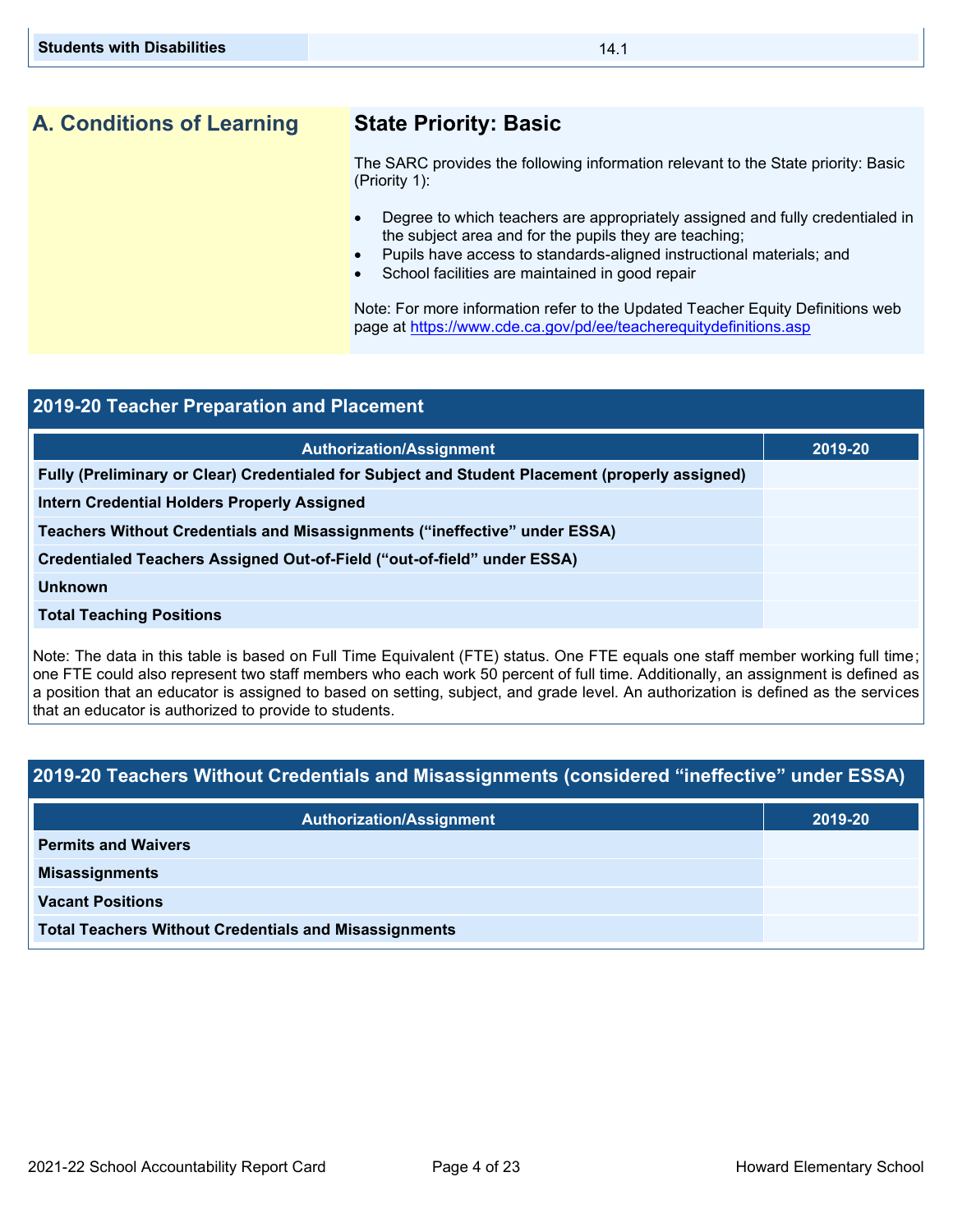## **2019-20 Credentialed Teachers Assigned Out-of-Field (considered "out-of-field" under ESSA)**

| <b>Indicator</b>                                              | 2019-20 |
|---------------------------------------------------------------|---------|
| <b>Credentialed Teachers Authorized on a Permit or Waiver</b> |         |
| <b>Local Assignment Options</b>                               |         |
| <b>Total Out-of-Field Teachers</b>                            |         |

## **2019-20 Class Assignments**

| <b>Indicator</b>                                                                                                                                    | 2019-20 |
|-----------------------------------------------------------------------------------------------------------------------------------------------------|---------|
| <b>Misassignments for English Learners</b><br>(a percentage of all the classes with English learners taught by teachers that are misassigned)       |         |
| No credential, permit or authorization to teach<br>(a percentage of all the classes taught by teachers with no record of an authorization to teach) |         |

| 2021-22 Quality, Currency, Availability of Textbooks and Other Instructional Materials |                                                                                                                                                                                                                                                                                                                                                                                                                                                                                      |  |                                                                |                                                                                           |
|----------------------------------------------------------------------------------------|--------------------------------------------------------------------------------------------------------------------------------------------------------------------------------------------------------------------------------------------------------------------------------------------------------------------------------------------------------------------------------------------------------------------------------------------------------------------------------------|--|----------------------------------------------------------------|-------------------------------------------------------------------------------------------|
| Year and month in which the data were collected                                        |                                                                                                                                                                                                                                                                                                                                                                                                                                                                                      |  | August 2020                                                    |                                                                                           |
| <b>Subject</b>                                                                         | <b>Textbooks and Other Instructional Materials/year of</b><br><b>Adoption</b>                                                                                                                                                                                                                                                                                                                                                                                                        |  | <b>From</b><br><b>Most</b><br><b>Recent</b><br><b>Adoption</b> | <b>Percent</b><br><b>Students</b><br><b>Lacking Own</b><br><b>Assigned</b><br><b>Copy</b> |
| <b>Reading/Language Arts</b>                                                           | TK Big Day (Houghton-Mifflin-Harcourt) - Adopted 2016<br>K-6 Wonders (McGraw-Hill) - Adopted 2016                                                                                                                                                                                                                                                                                                                                                                                    |  | Yes                                                            | 0%                                                                                        |
| <b>Mathematics</b>                                                                     | TK-8 - Eureka Math (Great Minds)- Adopted 2015* and then<br>in 2018* for Dual Immersion program.<br>K-8 mathematics materials were selected by OMSD<br>stakeholders to adopt due to the level of rigor of the program<br>and a strong alignment with the California State Standards.<br>*TK mathematics materials are from the most recent local<br>adoption.<br>Integrated Math, High School Credit Course, Houghton Mifflin<br>Harcourt, Integrated Math I, 2015 adopted May, 2020 |  | No                                                             | 0%                                                                                        |
| <b>Science</b>                                                                         | TK- Big Day Houghton-Mifflin- Adopted 2016<br>K-5 California Inspire Science (McGraw Hill) - Adopted 2019<br>6-8 California Inspire Science-Preferred Integrated (McGraw<br>Hill) - Adopted 2019                                                                                                                                                                                                                                                                                     |  | Yes                                                            | 0%                                                                                        |
| <b>History-Social Science</b>                                                          | TK Big Day (Houghton-Mifflin-Harcourt) - Adopted 2016<br>K-5 California Vistas (Macmillan/McGraw-Hill) - Adopted<br>2006*<br>6-8 My World Interactive (Pearson) - Adopted 2018<br>*K-5 History/Social Science materials are not from the most<br>recent state adoption; however, the district has determined<br>through local review that the materials are still aligned to<br>current state standards.                                                                             |  | Yes                                                            | 0%                                                                                        |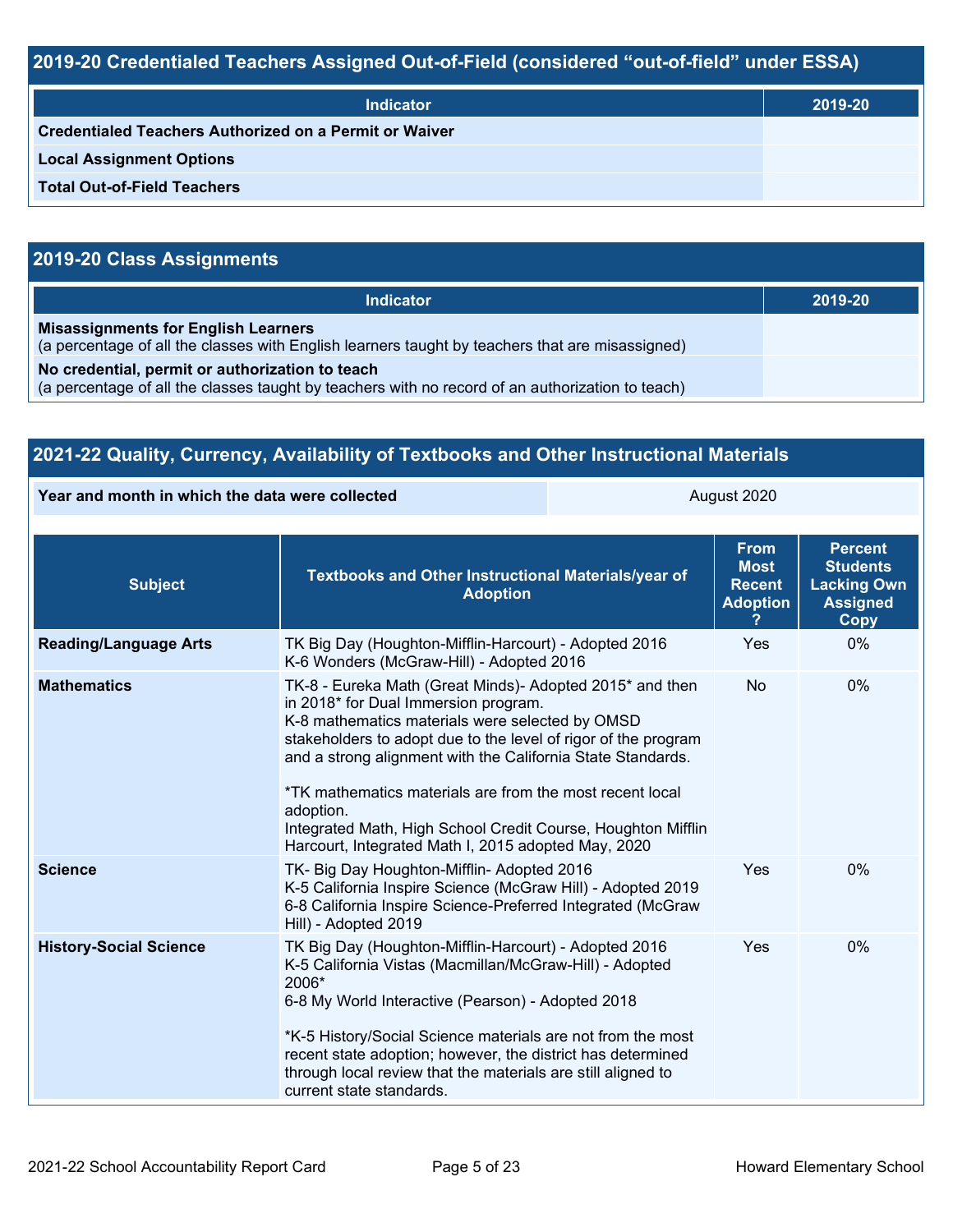| <b>Foreign Language</b>           | *Spanish II S, High School Credit Course, Vista, Imagina, 4th<br>Edition, adopted May 2020 - *Not from the most recent state<br>adoption.<br>Spanish for Native Speakers, McDougal Littel, Tu Mundo,<br>2008, adopted July 2008<br>Beginning Spanish, Prentice Hall, Realidades, 2008, adopted<br><b>July 2008</b> | Yes | $0\%$ |
|-----------------------------------|--------------------------------------------------------------------------------------------------------------------------------------------------------------------------------------------------------------------------------------------------------------------------------------------------------------------|-----|-------|
| <b>Health</b>                     | K-8 Focus on You (Charles Merrill Publishing) - Adopted<br>1984                                                                                                                                                                                                                                                    | No  | $0\%$ |
| <b>Visual and Performing Arts</b> | TK-6 Theatre Arts Connection (SRA/McGraw-Hill) - Adopted<br>2008<br>TK-6 Art Connection (SRA/McGraw-Hill) - Adopted 2008<br>TK-8 CA Spotlight on Music (McGraw-Hill) - Adopted 2008<br>6-8 Middle School Art Series (McGraw-Hill) - Adopted 2008                                                                   | Yes | $0\%$ |

### **School Facility Conditions and Planned Improvements**

As of September 2019 - Howard School was built in 1956. The school has adequate space for teaching and learning, with a total of 24 classrooms. There are four permanent classroom wings, as well as 8 portable classrooms installed at various times between 1988 and 2001. The library/computer lab and three empty classrooms provide additional spaces for instructional purposes. The main office building contains the front office, principal's office, health office, and staff lounge. Several small storage rooms located around the campus have been remodeled and turned into office space for various staff members. The school has a large field and enough playground equipment for student engagement. There are 15 restrooms, with all toilets in proper working condition. During the 2006-2007 school year, Howard underwent a modernization project, which addressed State Code Accessibility by providing accessible restroom facilities, accessible working space and sinks at classrooms, panic hardware at doors, door thresholds, accessible drinking fountains, paths of travel including ramps and curb cuts, passenger loading zone, bus drop-off, accessible parking and signage. In the summer of 2011, Howard's driveway and parking lot were redesigned. During the 2011-12 school year a new Multi-Purpose Room was built with a full kitchen, stage, and seating for 500 occupants. During the 2017-2018 school year Howard Elementary underwent modernization again and new water pipes were added throughout the school. During the summer of 2020, our fences were upgraded along the perimeter of the school from 6 feet to 10 feet.

The school facility offers a good learning environment with fully functioning lighting, heating and cooling systems, and noise negation. Wireless internet access is available in the office and all classrooms. Grades 1st-6th has a laptop cart to provide 1:1 computers for each student. In PK, TK, and Kinder, each classroom has a cart to hold 1:1 iPad for each student. All classrooms have a Smartboard, document camera, and printer. The district Information Services Department maintains a content filter for all Internet traffic, including e-mail, in accordance with the Children's Internet Protection Act (CIPA) guidelines.

To promote safety, Howard Elementary School is a closed campus; gates are closed during the school day and visitors must enter through the main office to sign in at the front desk prior to entering the school premises. Visitors must present their California ID badges and staff must present their district badges through our RAPTOR system. Signage has been placed at all gates directing visitors to check-in at the office. All staff members have been provided with district ID badges. Howard Elementary School offers student supervision before school, during school, and after school. Supervision in the mornings is done by the administrative team, support team, teachers, and proctors. Recess duty supervision is offered by teachers and proctors. Adult proctors supervise lunch and lunch recess. After-school supervision is offered by the administration team, support staff as well as teachers.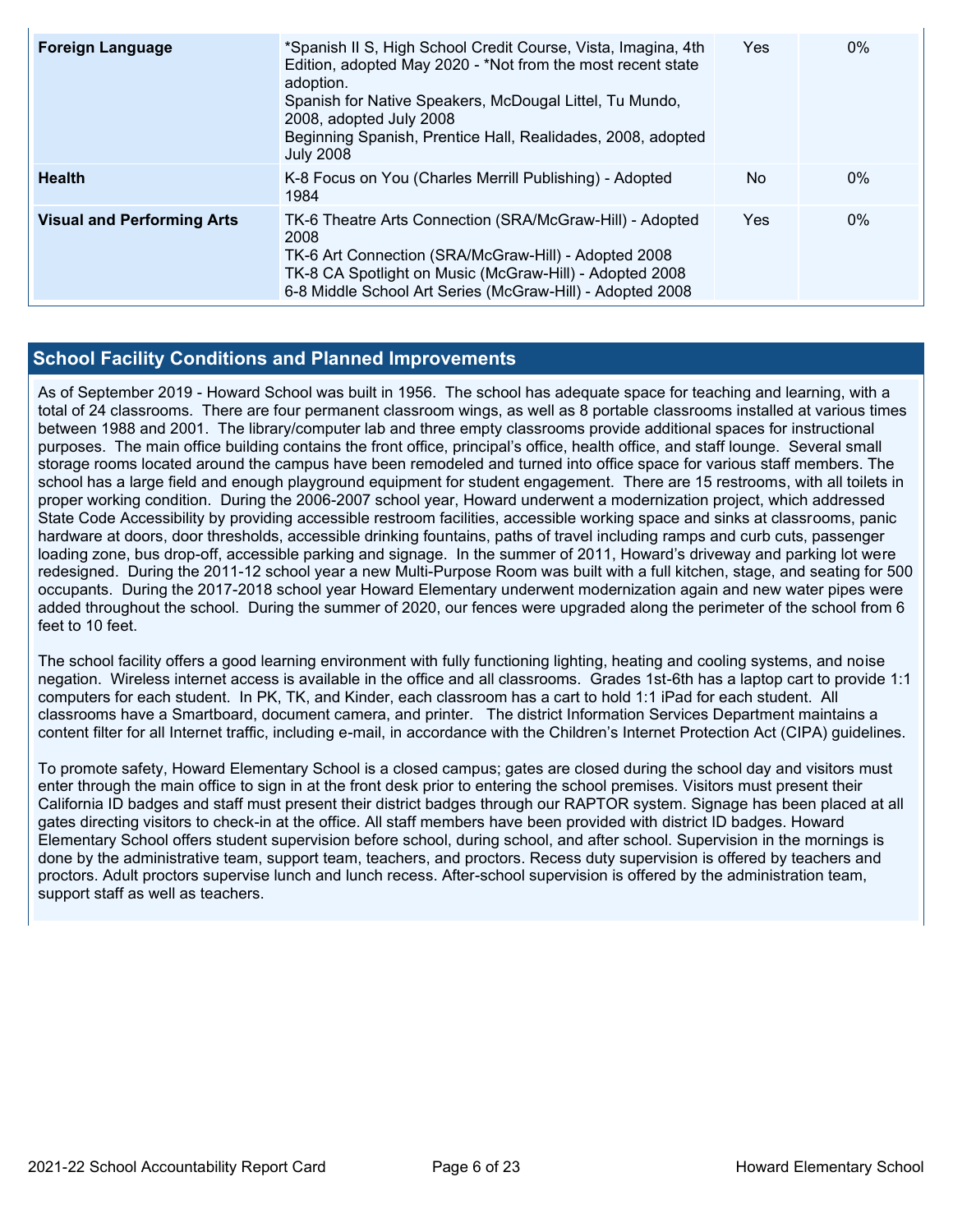### **School Facility Conditions and Planned Improvements**

Ontario-Montclair School District maintenance staff ensures that the repairs necessary to keep the school in good repair and working order are completed in a timely manner. A work order process is used to ensure efficient service and that emergency repairs are given the highest priority. The Ontario-Montclair School District takes great efforts to ensure that all schools are clean, safe, and functional. To assist in this effort, the Ontario-Montclair School District uses a facility survey instrument developed by the State of California OPSC. The results of this survey are available at the school office or Ontario-Montclair School District office. The LEA governing board has adopted cleaning standards for all schools in the Ontario-Montclair School District. A summary of these standards is available at the school office or at the Ontario-Montclair School District office. The principal works daily with the custodial staff to develop cleaning schedules to ensure a clean and safe school. OMSD participates in the state's School Deferred Maintenance Program, which provides state matching funds in order to assist schools with the expenditures for major repairs and upgrades. Typically, this includes the following: roofing, plumbing, heating, air conditioning, electrical systems, interior or exterior painting, floor, and carpeting. Each year the district matches the required allotment set by the state in order to participate in the deferred maintenance program.

Howard Elementary School was not required to have a William's inspection this year. The most recent visit by the Ontario-Montclair School District was on September 17, 2019. The school received an overall rating of Exemplary at 97.88%. Howard Elementary School is proud to have received a score of Good overall.

As of January 2022 - No findings to report. No sites in the district were open for in-person learning therefore facilities inspections were not conducted. Inspections will take place during the 2021-2022 school year.

| Year and month of the most recent FIT report | 09/2019 |
|----------------------------------------------|---------|
|                                              |         |

| <b>System Inspected</b>                                             | <b>Rate</b><br>Good | Rate<br>Fair | <b>Rate</b><br>Poor | <b>Repair Needed and Action Taken or Planned</b>                                                                                                                                                                                                                                                                                                                                                                                                                                                                                                                                                                                           |
|---------------------------------------------------------------------|---------------------|--------------|---------------------|--------------------------------------------------------------------------------------------------------------------------------------------------------------------------------------------------------------------------------------------------------------------------------------------------------------------------------------------------------------------------------------------------------------------------------------------------------------------------------------------------------------------------------------------------------------------------------------------------------------------------------------------|
| <b>Systems:</b><br>Gas Leaks, Mechanical/HVAC, Sewer                | $\mathsf{X}$        |              |                     |                                                                                                                                                                                                                                                                                                                                                                                                                                                                                                                                                                                                                                            |
| Interior:<br><b>Interior Surfaces</b>                               | X                   |              |                     | RM 2: Remove Projector brackets no longer used<br>on west wall and patch and paint west wall at<br>NW corner.<br>RM 16: Repair tear on west wall under the<br>electrical panel.<br>RM 18: Replace torn ceiling tile in center of<br>room.<br>RM 11: Remove brackets, not in use on west wall.<br>Patch and Paint, Carpet seam separating, replace<br>ceiling tiles with holes in center of room<br>RM 4A: Replace broken ceiling tile.<br>RM 17: Repair tear on north wall, replace ceiling<br>tile east side.<br>RM 29: Carpet seems are separating.<br>Kitchen: Repair and paint exterior plywood<br>where old swamp cooler was located. |
| <b>Cleanliness:</b><br>Overall Cleanliness, Pest/Vermin Infestation | X                   |              |                     | Building A: Clean room, no storage in the room<br>RM 12: Keep area clear in front of the electrical<br>panel.<br>Custodial RM: Ladder and firer riser blocked with<br>equipment.<br>MPR: Shelving blocking electrical panel.                                                                                                                                                                                                                                                                                                                                                                                                               |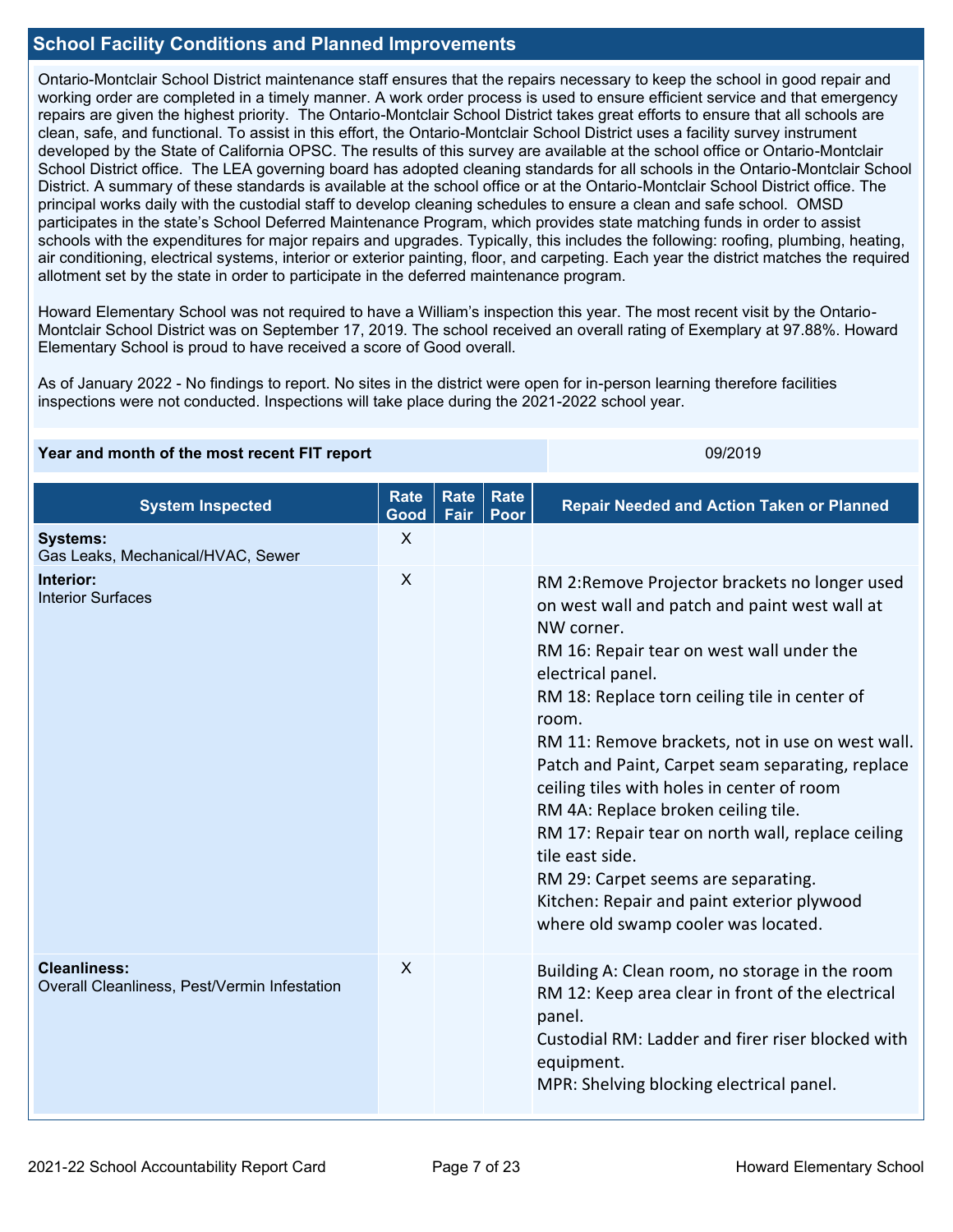| <b>School Facility Conditions and Planned Improvements</b>             |              |  |                                                                                                                                                                                                                                                                                                                                                            |  |  |  |  |  |  |
|------------------------------------------------------------------------|--------------|--|------------------------------------------------------------------------------------------------------------------------------------------------------------------------------------------------------------------------------------------------------------------------------------------------------------------------------------------------------------|--|--|--|--|--|--|
| <b>Electrical</b>                                                      | $\times$     |  | Custodian RM:Install 4S blank plate above the<br>door on open junction box.<br>RM 32: Install blank plate south wall.<br>Storage RM: Electrical panels are blocked.<br>RM 27: Remove low voltage wiring at N/w<br>corner, not in use.<br>Rm 18: replace broken data plate SW wall.<br>Rm 29: Install LB cover on east wall exterior.                       |  |  |  |  |  |  |
| <b>Restrooms/Fountains:</b><br>Restrooms, Sinks/ Fountains             | $\sf X$      |  |                                                                                                                                                                                                                                                                                                                                                            |  |  |  |  |  |  |
| Safety:<br>Fire Safety, Hazardous Materials                            | $\sf X$      |  | Staff Lounge: Remove flammable storage sign<br>and touch up paint, caulk and paint behind the<br>sink.<br>RM 2: Remove fire extinguisher bracket not being<br>used next to the existing fire extinguisher.<br>Remove old fire alarm pull station and conduit.<br>Patch and paint.<br>RM 4A: No fire extinguisher in room.<br>RM 32A: No fire extinguisher. |  |  |  |  |  |  |
| <b>Structural:</b><br><b>Structural Damage, Roofs</b>                  | $\mathsf{X}$ |  |                                                                                                                                                                                                                                                                                                                                                            |  |  |  |  |  |  |
| External:<br>Playground/School Grounds, Windows/<br>Doors/Gates/Fences | $\mathsf{x}$ |  | RM 19: Replace damaged window screen on west<br>side.                                                                                                                                                                                                                                                                                                      |  |  |  |  |  |  |

| <b>Overall Facility Rate</b> |      |      |      |  |  |  |  |  |
|------------------------------|------|------|------|--|--|--|--|--|
| <b>Exemplary</b>             | Good | Fair | Poor |  |  |  |  |  |
|                              |      |      |      |  |  |  |  |  |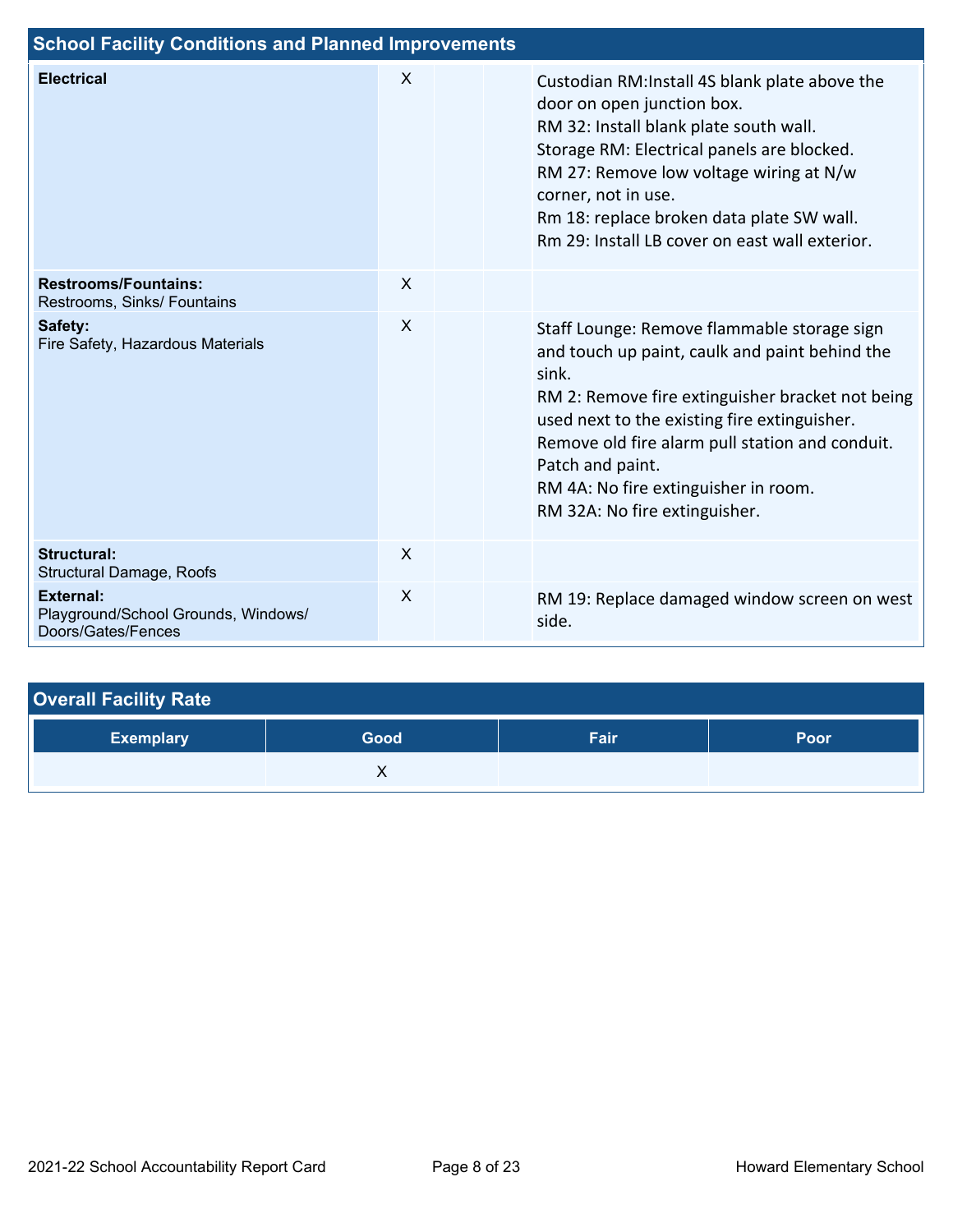## **B. Pupil Outcomes State Priority: Pupil Achievement**

The SARC provides the following information relevant to the State priority: Pupil Achievement (Priority 4):

### **Statewide Assessments**

(i.e., California Assessment of Student Performance and Progress [CAASPP] System includes the Smarter Balanced Summative Assessments for students in the general education population and the California Alternate Assessments [CAAs] for English language arts/literacy [ELA] and mathematics given in grades three through eight and grade eleven. Only eligible students may participate in the administration of the CAAs. CAAs items are aligned with alternate achievement standards, which are linked with the Common Core State Standards [CCSS] for students with the most significant cognitive disabilities).

The CAASPP System encompasses the following assessments and student participation requirements:

- 1. **Smarter Balanced Summative Assessments and CAAs for ELA** in grades three through eight and grade eleven.
- 2. **Smarter Balanced Summative Assessments and CAAs for mathematics** in grades three through eight and grade eleven.
- 3. **California Science Test (CAST) and CAAs for Science** in grades five, eight, and once in high school (i.e., grade ten, eleven, or twelve).

### **SARC Reporting in the 2020-2021 School Year Only**

Where the most viable option, LEAs were required to administer the statewide summative assessment in ELA and mathematics. Where a statewide summative assessment was not the most viable option for the LEA (or for one or more gradelevel[s] within the LEA) due to the pandemic, LEAs were allowed to report results from a different assessment that met the criteria established by the State Board of Education (SBE) on March 16, 2021. The assessments were required to be:

- Aligned with CA CCSS for ELA and mathematics;
- Available to students in grades 3 through 8, and grade 11; and
- Uniformly administered across a grade, grade span, school, or district to all eligible students.

### **Options**

Note that the CAAs could only be administered in-person following health and safety requirements. If it was not viable for the LEA to administer the CAAs in person with health and safety guidelines in place, the LEA was directed to not administer the tests. There were no other assessment options available for the CAAs. Schools administered the Smarter Balanced Summative Assessments for ELA and mathematics, other assessments that meet the SBE criteria, or a combination of both, and they could only choose one of the following:

- Smarter Balanced ELA and mathematics summative assessments;
- Other assessments meeting the SBE criteria; or
- Combination of Smarter Balanced ELA and mathematics summative assessments and other assessments.

The percentage of students who have successfully completed courses that satisfy the requirements for entrance to the University of California and the California State University, or career technical education sequences or programs of study.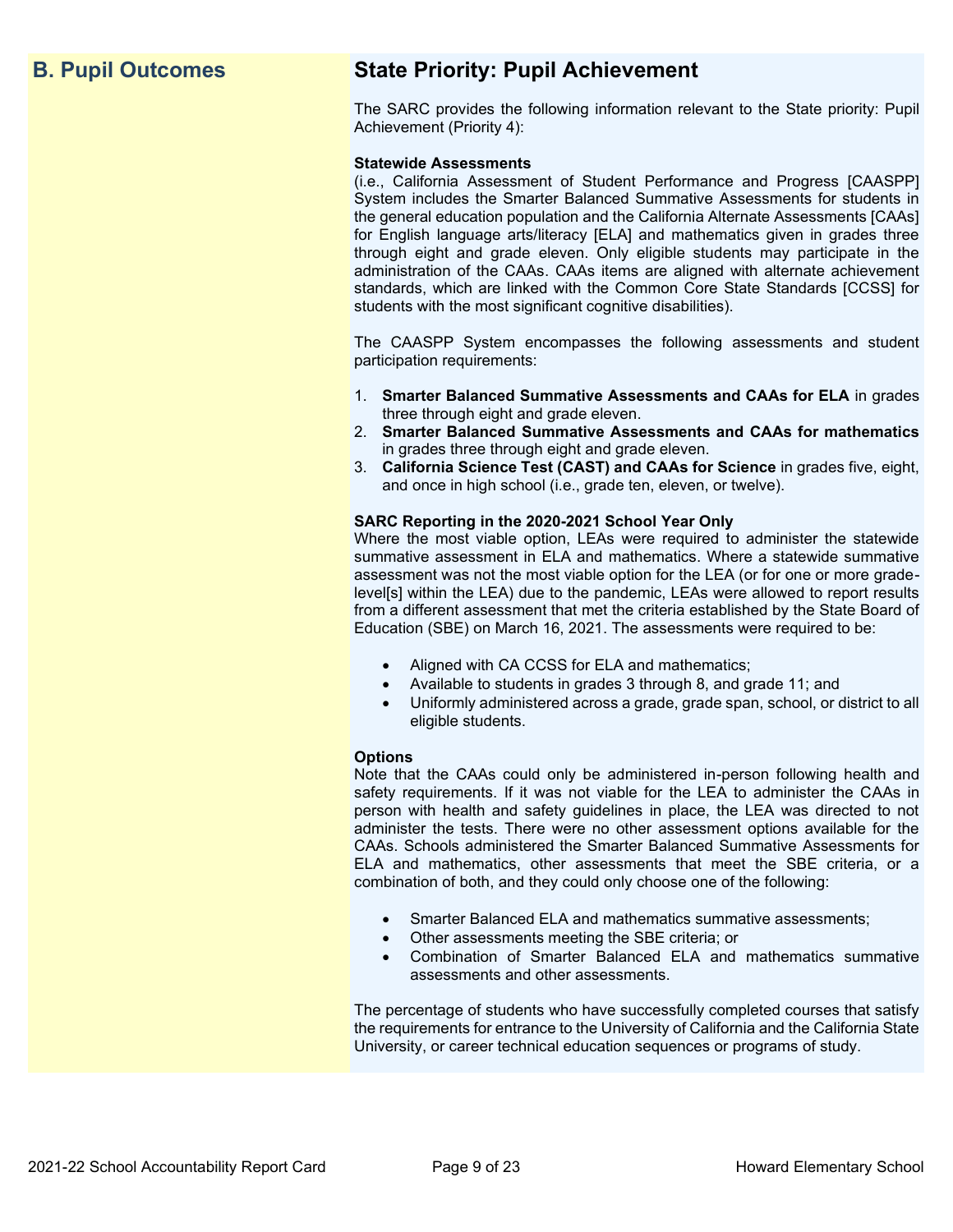### **Percentage of Students Meeting or Exceeding the State Standard on CAASPP**

This table displays CAASPP test results in ELA and mathematics for all students grades three through eight and grade eleven taking and completing a state-administered assessment.

The 2019-2020 data cells with N/A values indicate that the 2019-2020 data are not available due to the COVID-19 pandemic and resulting summative test suspension. The Executive Order N-30-20 was issued which waived the assessment, accountability, and reporting requirements for the 2019-2020 school year.

The 2020-2021 data cells have N/A values because these data are not comparable to other year data due to the COVID-19 pandemic during the 2020-2021 school year. Where the CAASPP assessments in ELA and/or mathematics is not the most viable option, the LEAs were allowed to administer local assessments. Therefore, the 2020-2021 data between school years for the school, district, state are not an accurate comparison. As such, it is inappropriate to compare results of the 2020-2021 school year to other school years.

| <b>Subject</b>                                                       | <b>School</b><br>2019-20 | <b>School</b><br>2020-21 | <b>District</b><br>2019-20 | <b>District</b><br>2020-21 | <b>State</b><br>2019-20 | <b>State</b><br>2020-21 |
|----------------------------------------------------------------------|--------------------------|--------------------------|----------------------------|----------------------------|-------------------------|-------------------------|
| <b>English Language Arts/Literacy</b><br>$\left($ grades 3-8 and 11) | N/A                      | N/A                      | N/A                        | N/A                        | N/A                     | N/A                     |
| <b>Mathematics</b><br>$(grades 3-8 and 11)$                          | N/A                      | N/A                      | N/A                        | N/A                        | N/A                     | N/A                     |

### **2020-21 CAASPP Test Results in ELA by Student Group**

This table displays CAASPP test results in ELA by student group for students grades three through eight and grade eleven taking and completing a state-administered assessment. The CDE will populate this table for schools in cases where the school administered the CAASPP assessment. In cases where the school administered a local assessment instead of CAASPP, the CDE will populate this table with "NT" values, meaning this school did not test students using the CAASPP. See the local assessment(s) table for more information.

| <b>CAASPP</b><br><b>Student Groups</b> | <b>CAASPP</b><br><b>Total</b><br><b>Enrollment</b> | <b>CAASPP</b><br><b>Number</b><br><b>Tested</b> | <b>CAASPP</b><br><b>Percent</b><br><b>Tested</b> | <b>CAASPP</b><br><b>Percent</b><br><b>Not Tested</b> | <b>CAASPP</b><br><b>Percent</b><br>Met or<br><b>Exceeded</b> |
|----------------------------------------|----------------------------------------------------|-------------------------------------------------|--------------------------------------------------|------------------------------------------------------|--------------------------------------------------------------|
| <b>All Students</b>                    | 304                                                | <b>NT</b>                                       | <b>NT</b>                                        | <b>NT</b>                                            | <b>NT</b>                                                    |
| <b>Female</b>                          | 144                                                | <b>NT</b>                                       | <b>NT</b>                                        | <b>NT</b>                                            | <b>NT</b>                                                    |
| <b>Male</b>                            | 160                                                | <b>NT</b>                                       | <b>NT</b>                                        | <b>NT</b>                                            | <b>NT</b>                                                    |
| American Indian or Alaska Native       | --                                                 | <b>NT</b>                                       | <b>NT</b>                                        | <b>NT</b>                                            | <b>NT</b>                                                    |
| <b>Asian</b>                           | --                                                 | <b>NT</b>                                       | <b>NT</b>                                        | <b>NT</b>                                            | <b>NT</b>                                                    |
| <b>Black or African American</b>       | --                                                 | <b>NT</b>                                       | <b>NT</b>                                        | <b>NT</b>                                            | <b>NT</b>                                                    |
| <b>Filipino</b>                        | --                                                 | <b>NT</b>                                       | <b>NT</b>                                        | <b>NT</b>                                            | <b>NT</b>                                                    |
| <b>Hispanic or Latino</b>              | 274                                                | <b>NT</b>                                       | <b>NT</b>                                        | <b>NT</b>                                            | <b>NT</b>                                                    |
| Native Hawaiian or Pacific Islander    | $\mathbf{0}$                                       | $\mathbf 0$                                     | $\mathbf 0$                                      | $\mathbf 0$                                          | $\Omega$                                                     |
| <b>Two or More Races</b>               | --                                                 | <b>NT</b>                                       | <b>NT</b>                                        | <b>NT</b>                                            | <b>NT</b>                                                    |
| <b>White</b>                           | --                                                 | <b>NT</b>                                       | <b>NT</b>                                        | <b>NT</b>                                            | <b>NT</b>                                                    |
| <b>English Learners</b>                | 62                                                 | <b>NT</b>                                       | <b>NT</b>                                        | <b>NT</b>                                            | <b>NT</b>                                                    |
| <b>Foster Youth</b>                    | --                                                 | <b>NT</b>                                       | <b>NT</b>                                        | <b>NT</b>                                            | <b>NT</b>                                                    |
| <b>Homeless</b>                        | 44                                                 | <b>NT</b>                                       | <b>NT</b>                                        | <b>NT</b>                                            | NT                                                           |
| <b>Military</b>                        | $\mathbf{0}$                                       | $\mathbf 0$                                     | $\mathbf 0$                                      | $\mathbf 0$                                          | $\mathbf{0}$                                                 |
| <b>Socioeconomically Disadvantaged</b> | 265                                                | <b>NT</b>                                       | <b>NT</b>                                        | <b>NT</b>                                            | <b>NT</b>                                                    |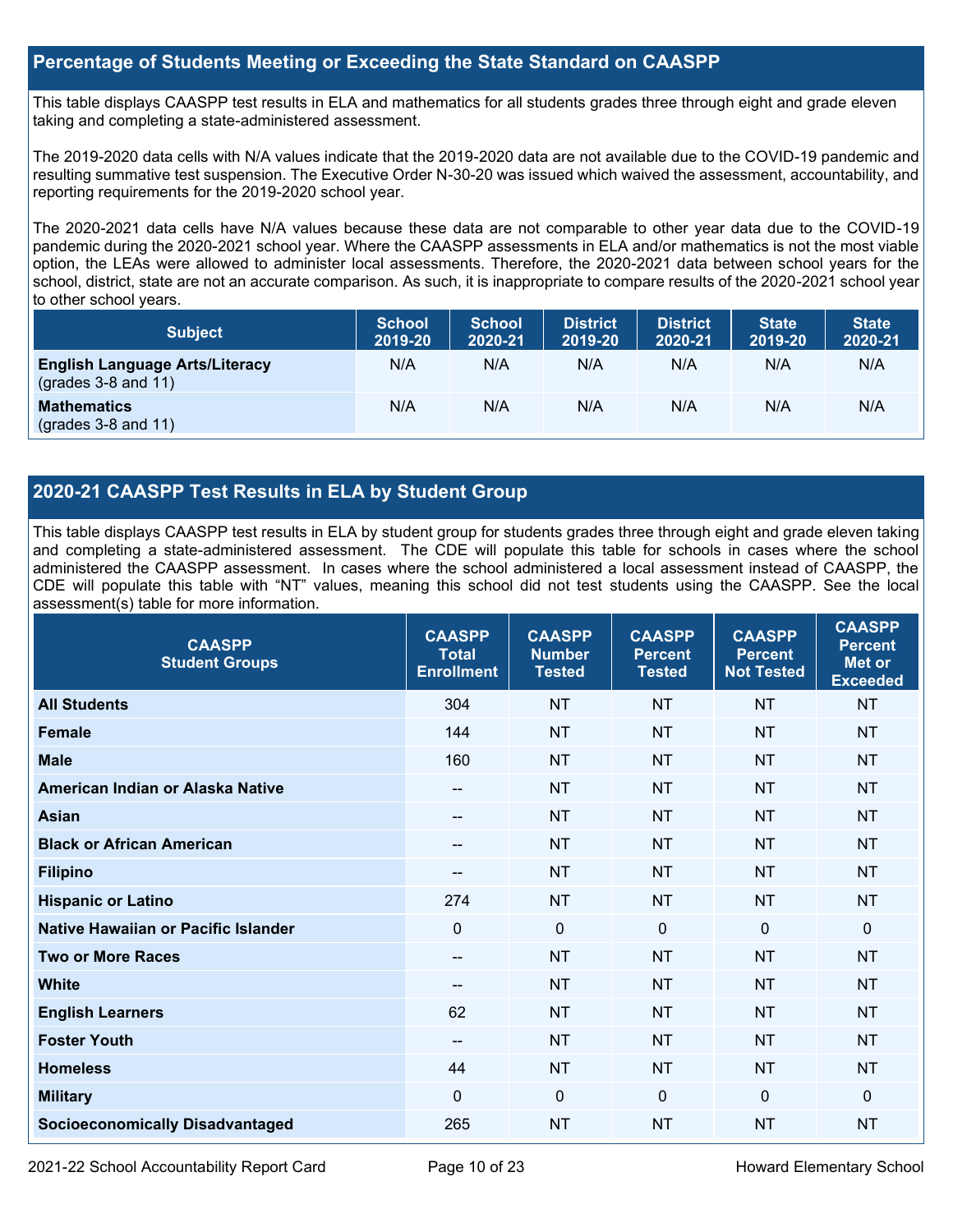| <b>Students Receiving Migrant Education Services</b> |  |    |  |
|------------------------------------------------------|--|----|--|
| <b>Students with Disabilities</b>                    |  | ΝI |  |

## **2020-21 CAASPP Test Results in Math by Student Group**

This table displays CAASPP test results in Math by student group for students grades three through eight and grade eleven taking and completing a state-administered assessment. The CDE will populate this table for schools in cases where the school administered the CAASPP assessment. In cases where the school administered a local assessment instead of CAASPP, the CDE will populate this table with "NT" values, meaning this school did not test students using the CAASPP. See the local assessment(s) table for more information.

| <b>CAASPP</b><br><b>Student Groups</b>               | <b>CAASPP</b><br><b>Total</b><br><b>Enrollment</b> | <b>CAASPP</b><br><b>Number</b><br><b>Tested</b> | <b>CAASPP</b><br><b>Percent</b><br><b>Tested</b> | <b>CAASPP</b><br><b>Percent</b><br><b>Not Tested</b> | <b>CAASPP</b><br><b>Percent</b><br><b>Met or</b><br><b>Exceeded</b> |
|------------------------------------------------------|----------------------------------------------------|-------------------------------------------------|--------------------------------------------------|------------------------------------------------------|---------------------------------------------------------------------|
| <b>All Students</b>                                  | 304                                                | <b>NT</b>                                       | <b>NT</b>                                        | <b>NT</b>                                            | <b>NT</b>                                                           |
| <b>Female</b>                                        | 144                                                | <b>NT</b>                                       | <b>NT</b>                                        | <b>NT</b>                                            | <b>NT</b>                                                           |
| <b>Male</b>                                          | 160                                                | <b>NT</b>                                       | <b>NT</b>                                        | <b>NT</b>                                            | <b>NT</b>                                                           |
| American Indian or Alaska Native                     | --                                                 | <b>NT</b>                                       | <b>NT</b>                                        | <b>NT</b>                                            | <b>NT</b>                                                           |
| <b>Asian</b>                                         | --                                                 | <b>NT</b>                                       | <b>NT</b>                                        | <b>NT</b>                                            | <b>NT</b>                                                           |
| <b>Black or African American</b>                     | $\hspace{0.05cm}$ – $\hspace{0.05cm}$              | <b>NT</b>                                       | <b>NT</b>                                        | <b>NT</b>                                            | <b>NT</b>                                                           |
| <b>Filipino</b>                                      | --                                                 | <b>NT</b>                                       | <b>NT</b>                                        | <b>NT</b>                                            | <b>NT</b>                                                           |
| <b>Hispanic or Latino</b>                            | 274                                                | <b>NT</b>                                       | <b>NT</b>                                        | <b>NT</b>                                            | <b>NT</b>                                                           |
| <b>Native Hawaiian or Pacific Islander</b>           | $\mathbf{0}$                                       | $\mathbf 0$                                     | $\mathbf 0$                                      | $\mathbf 0$                                          | $\mathbf 0$                                                         |
| <b>Two or More Races</b>                             | $\overline{\phantom{a}}$                           | <b>NT</b>                                       | <b>NT</b>                                        | <b>NT</b>                                            | <b>NT</b>                                                           |
| <b>White</b>                                         | $\hspace{0.05cm}$ – $\hspace{0.05cm}$              | <b>NT</b>                                       | <b>NT</b>                                        | <b>NT</b>                                            | <b>NT</b>                                                           |
| <b>English Learners</b>                              | 62                                                 | <b>NT</b>                                       | <b>NT</b>                                        | <b>NT</b>                                            | <b>NT</b>                                                           |
| <b>Foster Youth</b>                                  | $\overline{\phantom{a}}$                           | <b>NT</b>                                       | <b>NT</b>                                        | <b>NT</b>                                            | <b>NT</b>                                                           |
| <b>Homeless</b>                                      | 44                                                 | <b>NT</b>                                       | <b>NT</b>                                        | <b>NT</b>                                            | <b>NT</b>                                                           |
| <b>Military</b>                                      | $\mathbf{0}$                                       | $\mathbf 0$                                     | $\mathbf 0$                                      | $\mathbf 0$                                          | $\mathbf 0$                                                         |
| <b>Socioeconomically Disadvantaged</b>               | 265                                                | <b>NT</b>                                       | <b>NT</b>                                        | <b>NT</b>                                            | <b>NT</b>                                                           |
| <b>Students Receiving Migrant Education Services</b> | $\mathbf 0$                                        | $\mathbf 0$                                     | $\mathbf 0$                                      | $\mathbf 0$                                          | $\mathbf 0$                                                         |
| <b>Students with Disabilities</b>                    | 58                                                 | <b>NT</b>                                       | <b>NT</b>                                        | <b>NT</b>                                            | <b>NT</b>                                                           |

### **2020-21 Local Assessment Test Results in ELA by Student Group**

This table displays Local Assessment test results in ELA by student group for students grades three through eight and grade eleven. LEAs/schools will populate this table for schools in cases where the school administered a local assessment. In cases where the school administered the CAASPP assessment, LEAs/schools will populate this table with "N/A" values in all cells, meaning this table is Not Applicable for this school.

| <b>IREADY</b><br><b>Student Groups</b> | <b>IREADY</b><br><b>Total</b><br><b>Enrollment</b> | <b>IREADY</b><br><b>Number</b><br><b>Tested</b> | <b><i>IREADY</i></b><br><b>Percent</b><br><b>Tested</b> | <b>IREADY</b><br><b>Percent</b><br><b>Not Tested</b> | <b>IREADY</b><br><b>Percent</b><br>At or Above<br><b>Grade Level</b> |
|----------------------------------------|----------------------------------------------------|-------------------------------------------------|---------------------------------------------------------|------------------------------------------------------|----------------------------------------------------------------------|
| <b>All Students</b>                    | 303                                                | 302                                             | 99.65%                                                  | 0.33%                                                | 41.25%                                                               |
| Female                                 | 143                                                | 142                                             | 99.30%                                                  | $0.70\%$                                             | 46.15%                                                               |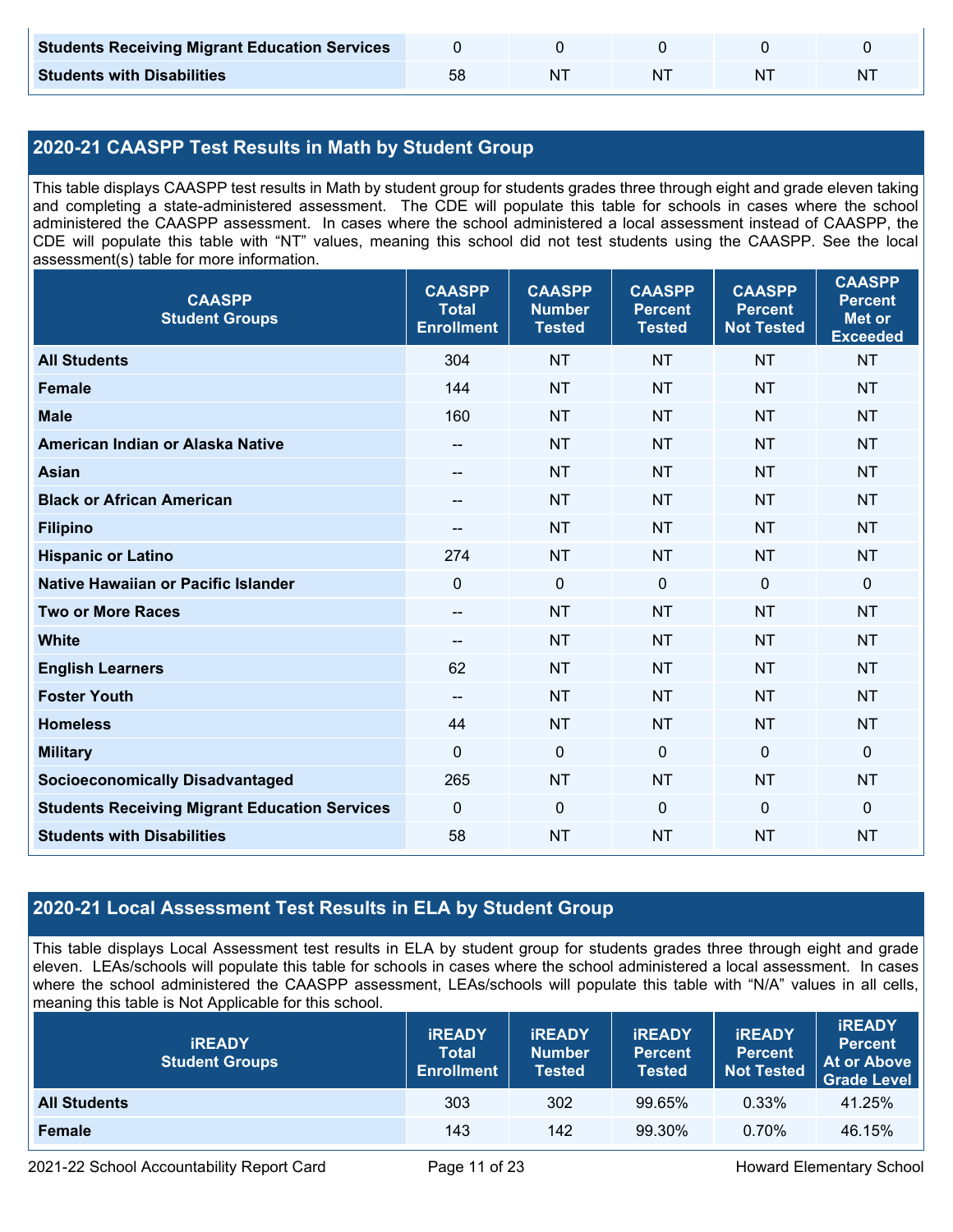| <b>Male</b>                                                                                | 160            | 160            | 100.00%      | $0.00\%$       | 36.88%    |
|--------------------------------------------------------------------------------------------|----------------|----------------|--------------|----------------|-----------|
| American Indian or Alaska Native                                                           | 3              | 3              | 100.00%      | $0.00\%$       | $0.00\%$  |
| <b>Asian</b>                                                                               | 9              | 9              | 100.00%      | $0.00\%$       | 0.00%     |
| <b>Black or African American</b>                                                           | 8              | 8              | 100.00%      | $0.00\%$       | $0.00\%$  |
| <b>Filipino</b>                                                                            | 3              | 3              | 100.00%      | $0.00\%$       | 0.00%     |
| <b>Hispanic or Latino</b>                                                                  | 273            | 272            | 99.63%       | 0.37%          | 40.29%    |
| Native Hawaiian or Pacific Islander                                                        | 0              | 0              | $0.00\%$     | 0.00%          |           |
| <b>Two or More Races</b>                                                                   | $\mathbf 0$    | 0              | 0            | 0              |           |
| White                                                                                      | 7              | $\overline{7}$ | 100.00%      | $0.00\%$       | <b>NA</b> |
| <b>English Learners</b>                                                                    | 62             | 62             | 100.00%      | $0.00\%$       | $0.00\%$  |
| <b>Foster Youth</b>                                                                        | $\overline{2}$ | $\overline{2}$ | 100.00%      | $0.00\%$       |           |
| <b>Homeless</b>                                                                            | 22             | 21             | 95.45        | 455.00%        | 45.45%    |
| <b>Military</b>                                                                            | $\Omega$       | $\mathbf 0$    | $\mathbf{0}$ | $\overline{0}$ | N/A       |
| <b>Socioeconomically Disadvantaged</b>                                                     | 303            | 302            | 99.67%       | 0.33%          | 41.25%    |
| <b>Students Receiving Migrant Education Services</b>                                       | $\Omega$       | 0              | $\mathbf{0}$ | $\mathbf{0}$   | N/A       |
| <b>Students with Disabilities</b>                                                          | 57             | 57             | 100.00%      | 0              | 0.00%     |
| *At or above the grade-level standard in the context of the local assessment administered. |                |                |              |                |           |

### **2020-21 Local Assessment Test Results in Math by Student Group**

This table displays Local Assessment test results in Math by student group for students grades three through eight and grade eleven. LEAs/schools will populate this table for schools in cases where the school administered a local assessment. In cases where the school administered the CAASPP assessment, LEAs/schools will populate this table with "N/A" values in all cells, meaning this table is Not Applicable for this school.

| <b>iREADY</b><br><b>Student Groups</b> | <b>IREADY</b><br><b>Total</b><br><b>Enrollment</b> | <b>iREADY</b><br><b>Number</b><br><b>Tested</b> | <b>iREADY</b><br><b>Percent</b><br><b>Tested</b> | <b>IREADY</b><br><b>Percent</b><br><b>Not Tested</b> | <b>IREADY</b><br><b>Percent</b><br><b>At or Above</b><br><b>Grade Level</b> |
|----------------------------------------|----------------------------------------------------|-------------------------------------------------|--------------------------------------------------|------------------------------------------------------|-----------------------------------------------------------------------------|
| <b>All Students</b>                    | 303                                                | 303                                             | 100.00%                                          | 0.00%                                                | 46.60%                                                                      |
| <b>Female</b>                          | 143                                                | 143                                             | 100.00%                                          | 0.00%                                                | 20.98%                                                                      |
| <b>Male</b>                            | 160                                                | 160                                             | 100.00%                                          |                                                      | 25.62%                                                                      |
| American Indian or Alaska Native       | 3                                                  | $\mathbf{3}$                                    | 100%                                             | 0.00%                                                |                                                                             |
| Asian                                  | 9                                                  | 9                                               | 100.00%                                          | 0.00%                                                | 0.00%                                                                       |
| <b>Black or African American</b>       | 8                                                  | 8                                               | 100.00%                                          | 0.00%                                                | 0.00%                                                                       |
| <b>Filipino</b>                        | 3                                                  | 3                                               | 100.00%                                          | 0.00%                                                | 0.00%                                                                       |
| <b>Hispanic or Latino</b>              | 273                                                | 273                                             | 100.00%                                          | 0.00%                                                | 22.71%                                                                      |
| Native Hawaiian or Pacific Islander    | 0                                                  | $\mathbf 0$                                     | $\mathbf{0}$                                     | na                                                   | 0                                                                           |
| <b>Two or More Races</b>               | $\mathbf 0$                                        | $\mathbf 0$                                     | $\mathbf 0$                                      | $\overline{0}$                                       | $\Omega$                                                                    |
| <b>White</b>                           | $\overline{7}$                                     | $\overline{7}$                                  | 100.00%                                          | 0.00%                                                | 0.00%                                                                       |
| <b>English Learners</b>                | 62                                                 | 62                                              | 100.00%                                          | 0.00%                                                | $0.00\%$                                                                    |
| <b>Foster Youth</b>                    | $\overline{2}$                                     | $\overline{2}$                                  | 100%                                             | 0.00%                                                |                                                                             |
| <b>Homeless</b>                        | 22                                                 | 22                                              | 100.00%                                          | 0.00%                                                | 0.00%                                                                       |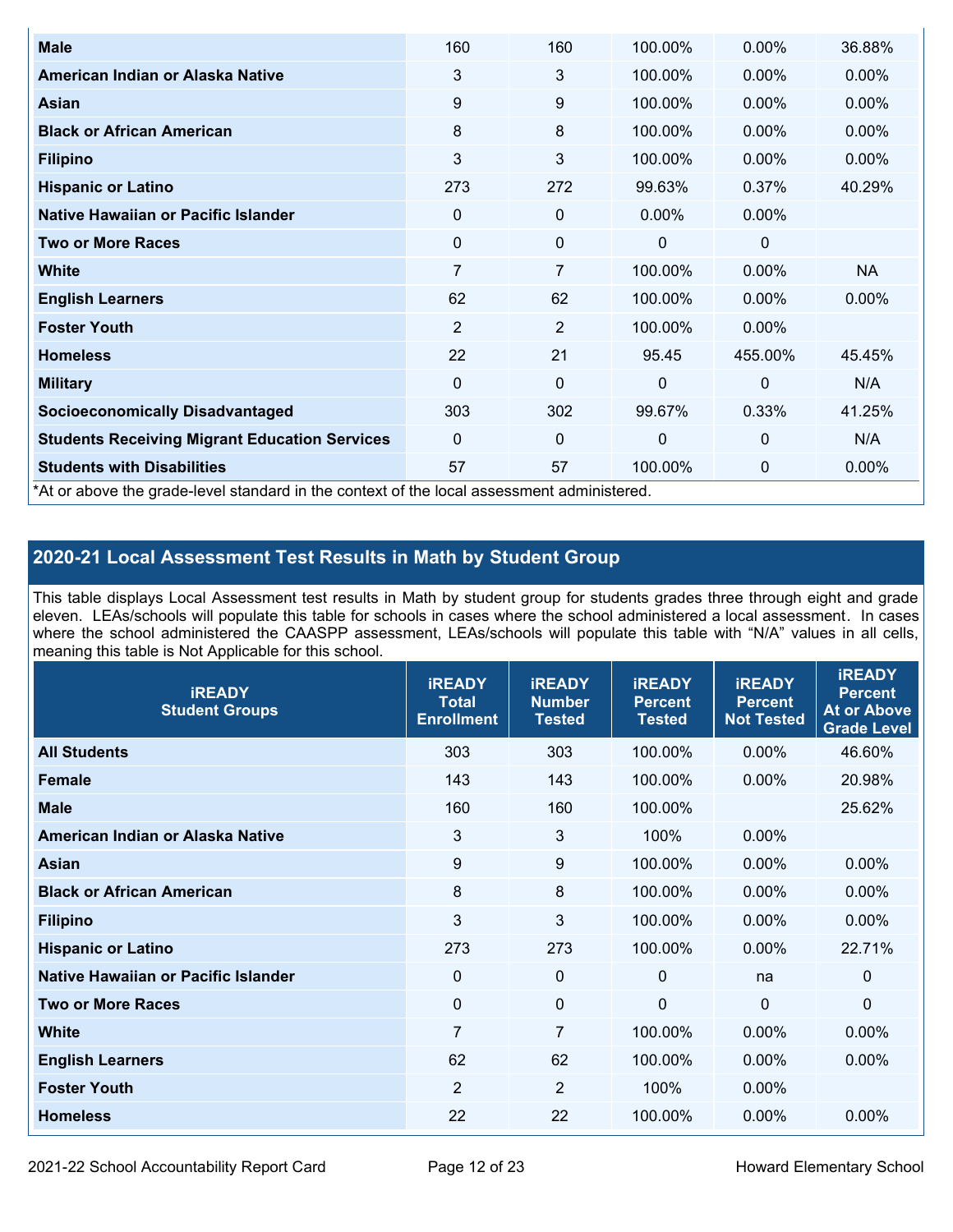| <b>Military</b>                                      |     |     |            |          | na     |
|------------------------------------------------------|-----|-----|------------|----------|--------|
| <b>Socioeconomically Disadvantaged</b>               | 303 | 303 | $100.00\%$ |          | 23.43% |
| <b>Students Receiving Migrant Education Services</b> |     |     |            |          | na     |
| <b>Students with Disabilities</b>                    | 57  | 57  | $100.00\%$ | $0.00\%$ | 0.00%  |

\*At or above the grade-level standard in the context of the local assessment administered.

### **CAASPP Test Results in Science for All Students**

This table displays the percentage of all students grades five, eight, and High School meeting or exceeding the State Standard.

The 2019-2020 data cells with N/A values indicate that the 2019-2020 data are not available due to the COVID-19 pandemic and resulting summative testing suspension. The Executive Order N-30-20 was issued which waived the assessment, accountability, and reporting requirements for the 2019-2020 school year.

For any 2020-2021 data cells with N/T values indicate that this school did not test students using the CAASPP Science.

| <b>Subject</b>                                  | <b>School</b> | <b>School</b> | <b>District</b> | District | <b>State</b> | <b>State</b> |
|-------------------------------------------------|---------------|---------------|-----------------|----------|--------------|--------------|
|                                                 | 2019-20       | 2020-21       | 2019-20         | 2020-21  | 2019-20      | 2020-21      |
| <b>Science</b><br>(grades 5, 8 and high school) | N/A           | ΝT            | N/A             | N1       | N/A          | 28.72        |

### **2020-21 CAASPP Test Results in Science by Student Group**

This table displays CAASPP test results in Science by student group for students grades five, eight, and High School. For any data cells with N/T values indicate that this school did not test students using the CAASPP Science.

| <b>Student Group</b>                                 | <b>Total</b><br><b>Enrollment</b> | <b>Number</b><br><b>Tested</b> | <b>Percent</b><br><b>Tested</b> | <b>Percent</b><br><b>Not Tested</b> | <b>Percent</b><br><b>Met or</b><br><b>Exceeded</b> |
|------------------------------------------------------|-----------------------------------|--------------------------------|---------------------------------|-------------------------------------|----------------------------------------------------|
| <b>All Students</b>                                  | 67                                | <b>NT</b>                      | <b>NT</b>                       | <b>NT</b>                           | <b>NT</b>                                          |
| <b>Female</b>                                        | 32                                | <b>NT</b>                      | <b>NT</b>                       | <b>NT</b>                           | <b>NT</b>                                          |
| <b>Male</b>                                          | 35                                | <b>NT</b>                      | <b>NT</b>                       | <b>NT</b>                           | <b>NT</b>                                          |
| American Indian or Alaska Native                     | $\mathbf 0$                       | $\pmb{0}$                      | $\mathbf 0$                     | $\overline{0}$                      | 0                                                  |
| <b>Asian</b>                                         | $\overline{\phantom{a}}$          | <b>NT</b>                      | <b>NT</b>                       | <b>NT</b>                           | <b>NT</b>                                          |
| <b>Black or African American</b>                     | $\qquad \qquad -$                 | <b>NT</b>                      | <b>NT</b>                       | <b>NT</b>                           | <b>NT</b>                                          |
| <b>Filipino</b>                                      | $\qquad \qquad -$                 | <b>NT</b>                      | <b>NT</b>                       | <b>NT</b>                           | <b>NT</b>                                          |
| <b>Hispanic or Latino</b>                            | 59                                | <b>NT</b>                      | <b>NT</b>                       | <b>NT</b>                           | <b>NT</b>                                          |
| <b>Native Hawaiian or Pacific Islander</b>           | 0                                 | $\mathbf 0$                    | $\mathbf 0$                     | $\mathbf{0}$                        | 0                                                  |
| <b>Two or More Races</b>                             | $\Omega$                          | $\mathbf 0$                    | $\mathbf 0$                     | $\mathbf{0}$                        | 0                                                  |
| <b>White</b>                                         | $\overline{\phantom{a}}$          | <b>NT</b>                      | <b>NT</b>                       | <b>NT</b>                           | <b>NT</b>                                          |
| <b>English Learners</b>                              | 11                                | <b>NT</b>                      | <b>NT</b>                       | <b>NT</b>                           | <b>NT</b>                                          |
| <b>Foster Youth</b>                                  | $\mathbf 0$                       | $\boldsymbol{0}$               | $\mathbf{0}$                    | $\mathbf{0}$                        | 0                                                  |
| <b>Homeless</b>                                      | $\overline{\phantom{a}}$          | <b>NT</b>                      | <b>NT</b>                       | <b>NT</b>                           | <b>NT</b>                                          |
| <b>Military</b>                                      | $\mathbf 0$                       | $\mathbf 0$                    | $\mathbf 0$                     | $\mathbf 0$                         | 0                                                  |
| <b>Socioeconomically Disadvantaged</b>               | 56                                | <b>NT</b>                      | <b>NT</b>                       | <b>NT</b>                           | <b>NT</b>                                          |
| <b>Students Receiving Migrant Education Services</b> | $\mathbf{0}$                      | $\mathbf 0$                    | $\mathbf 0$                     | $\mathbf{0}$                        | 0                                                  |
| <b>Students with Disabilities</b>                    | 11                                | <b>NT</b>                      | <b>NT</b>                       | <b>NT</b>                           | <b>NT</b>                                          |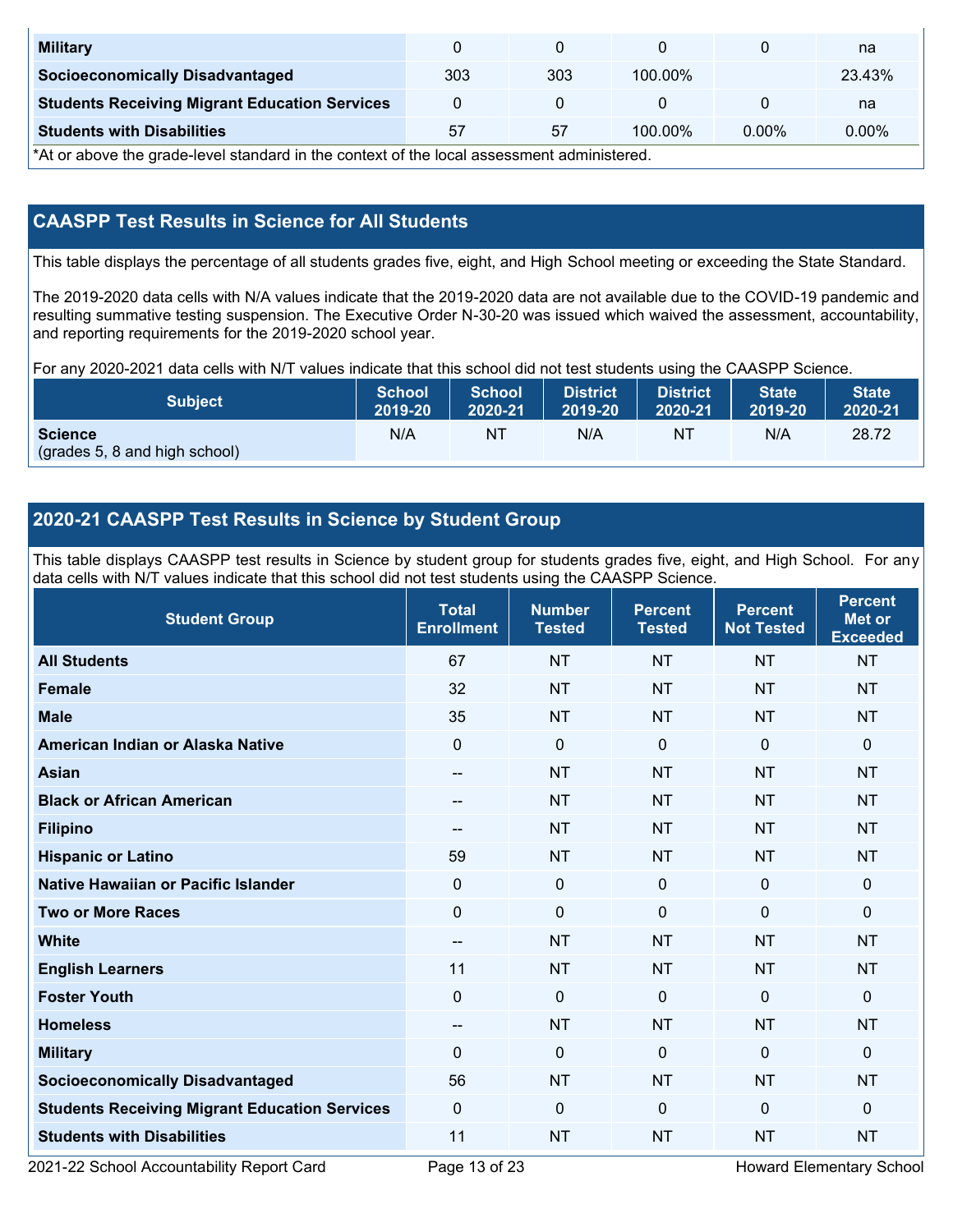## **B. Pupil Outcomes State Priority: Other Pupil Outcomes**

The SARC provides the following information relevant to the State priority: Other Pupil Outcomes (Priority 8): Pupil outcomes in the subject area of physical education.

### **2020-21 California Physical Fitness Test Results**

Due to the COVID-19 crisis, the Physical Fitness Test was suspended during the 2020-2021 school year and therefore no data are reported and each cell in this table is populated with "N/A."

| <b>Grade Level</b> |     | Four of Six Fitness Standards   Five of Six Fitness Standards | <b>Percentage of Students Meeting   Percentage of Students Meeting   Percentage of Students Meeting  </b><br><b>Six of Six Fitness Standards</b> |
|--------------------|-----|---------------------------------------------------------------|--------------------------------------------------------------------------------------------------------------------------------------------------|
| Grade 5            | N/A | N/A                                                           | N/A                                                                                                                                              |
| Grade 7            | N/A | N/A                                                           | N/A                                                                                                                                              |
| Grade 9            | N/A | N/A                                                           | N/A                                                                                                                                              |

## **C. Engagement State Priority: Parental Involvement**

The SARC provides the following information relevant to the State priority: Parental Involvement (Priority 3): Efforts the school district makes to seek parent input in making decisions regarding the school district and at each school site.

### **2021-22 Opportunities for Parental Involvement**

Howard School welcomes the support and participation of its parents. A variety of opportunities are made available for parents to get involved. Howard has an active School Site Council, English Language Parent Advisory Committee, and Special Education Parent Advisory Committee. These parent groups attend the District Advisory Council Leadership Conference annually and serve on the Site's School Planning Team. Parent volunteers attend an orientation provided by the principal to ensure they feel comfortable with the expectations and the machines in the office. Our volunteers provide support to classroom teachers through activities such as classroom helpers, preparing materials at home, supervising field trips, and assisting with school-wide functions. These volunteers are recruited and trained in order to meet the needs of the students and enhance student achievement. Several family/community events are offered each year, including Sports Night, McTeacher, and Family Movie Night. Additionally, "Coffee with the Principal" events are held periodically throughout the year. For information on getting involved in the activities listed above, please contact Ms. Merritt at the school office at (909) 591-2339.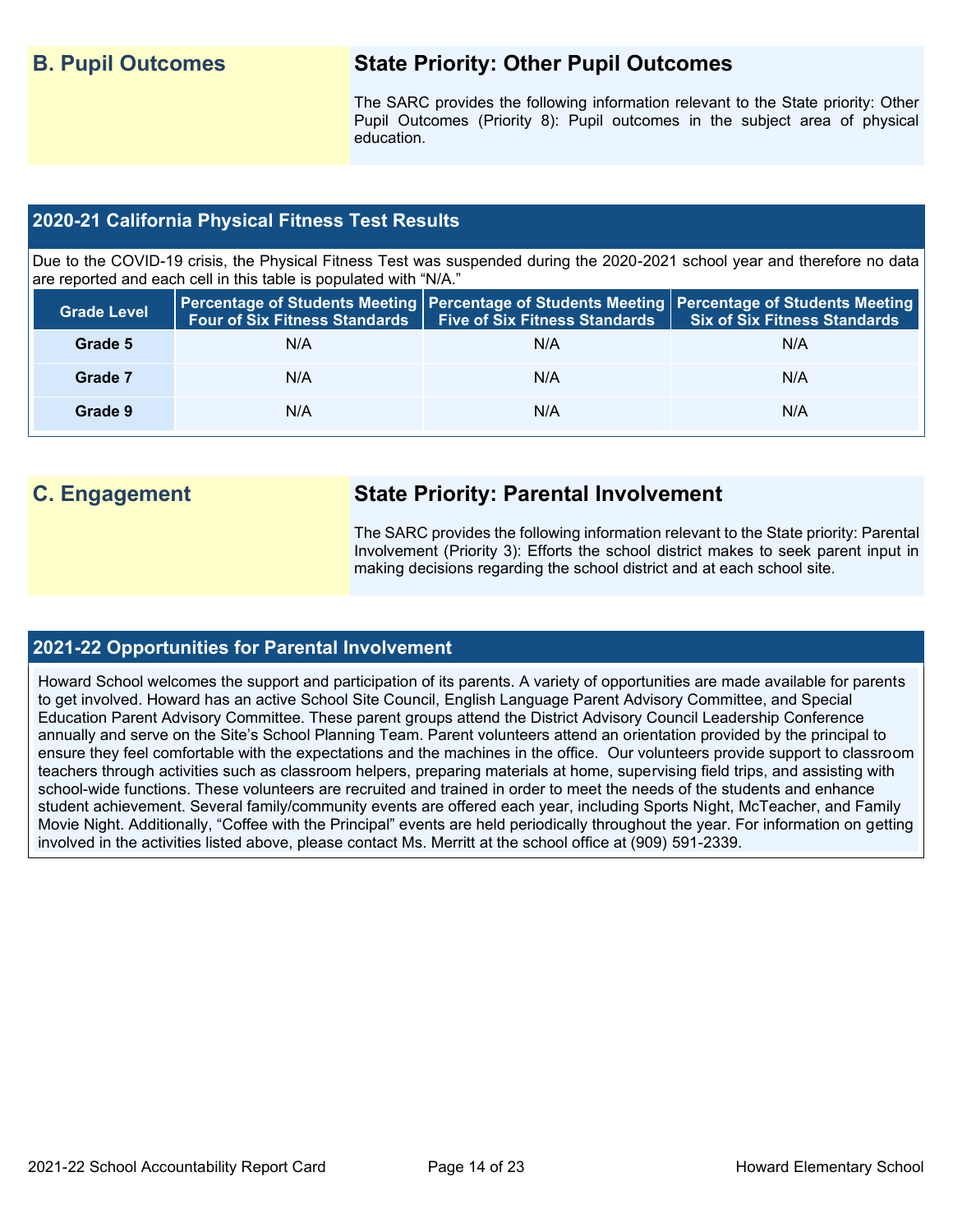## **2020-21 Chronic Absenteeism by Student Group**

| <b>Student Group</b>                                 | <b>Cumulative</b><br><b>Enrollment</b> | <b>Chronic</b><br><b>Absenteeism</b><br><b>Eligible Enrollment</b> | <b>Chronic</b><br><b>Absenteeism</b><br><b>Count</b> | <b>Chronic</b><br><b>Absenteeism</b><br><b>Rate</b> |
|------------------------------------------------------|----------------------------------------|--------------------------------------------------------------------|------------------------------------------------------|-----------------------------------------------------|
| <b>All Students</b>                                  | 524                                    | 515                                                                | 25                                                   | 4.9                                                 |
| <b>Female</b>                                        | 244                                    | 242                                                                | 9                                                    | 3.7                                                 |
| <b>Male</b>                                          | 280                                    | 273                                                                | 16                                                   | 5.9                                                 |
| American Indian or Alaska Native                     | 3                                      | 3                                                                  | 2                                                    | 66.7                                                |
| <b>Asian</b>                                         | 22                                     | 22                                                                 | $\mathbf 0$                                          | 0.0                                                 |
| <b>Black or African American</b>                     | 14                                     | 13                                                                 | $\mathbf{0}$                                         | 0.0                                                 |
| <b>Filipino</b>                                      | 4                                      | $\overline{4}$                                                     | $\mathbf{0}$                                         | 0.0                                                 |
| <b>Hispanic or Latino</b>                            | 461                                    | 453                                                                | 19                                                   | 4.2                                                 |
| Native Hawaiian or Pacific Islander                  | $\mathbf{1}$                           | 1                                                                  | $\mathbf 0$                                          | 0.0                                                 |
| <b>Two or More Races</b>                             | 7                                      | $\overline{7}$                                                     | 2                                                    | 28.6                                                |
| <b>White</b>                                         | 12                                     | 12                                                                 | 2                                                    | 16.7                                                |
| <b>English Learners</b>                              | 153                                    | 149                                                                | 8                                                    | 5.4                                                 |
| <b>Foster Youth</b>                                  | 5                                      | 5                                                                  | 1                                                    | 20.0                                                |
| <b>Homeless</b>                                      | 38                                     | 38                                                                 | 1                                                    | 2.6                                                 |
| <b>Socioeconomically Disadvantaged</b>               | 465                                    | 457                                                                | 25                                                   | 5.5                                                 |
| <b>Students Receiving Migrant Education Services</b> | $\mathbf{0}$                           | $\mathbf{0}$                                                       | $\Omega$                                             | 0.0                                                 |
| <b>Students with Disabilities</b>                    | 78                                     | 76                                                                 | 8                                                    | 10.5                                                |

## **C. Engagement State Priority: School Climate**

The SARC provides the following information relevant to the State priority: School Climate (Priority 6):

- Pupil suspension rates;
- Pupil expulsion rates; and
- Other local measures on the sense of safety

## **Suspensions and Expulsions**

This table displays suspensions and expulsions data collected between July through June, each full school year respectively. Data collected during the 2020-21 school year may not be comparable to earlier years of this collection due to differences in learning mode instruction in response to the COVID-19 pandemic.

| <b>Subject</b>     | <b>School</b><br>2018-19 | <b>School</b><br>2020-21 | <b>District</b><br>2018-19 | <b>District</b><br>2020-21 | <b>State</b><br>2018-19 | <b>State</b><br>2020-21 |
|--------------------|--------------------------|--------------------------|----------------------------|----------------------------|-------------------------|-------------------------|
| <b>Suspensions</b> | 0.79                     | 0.00                     | 2.98                       | 0.03                       | 3.47                    | 0.20                    |
| <b>Expulsions</b>  | 0.00                     | 0.00                     | 0.00                       | 0.00                       | 0.08                    | 0.00                    |
|                    |                          |                          |                            |                            |                         |                         |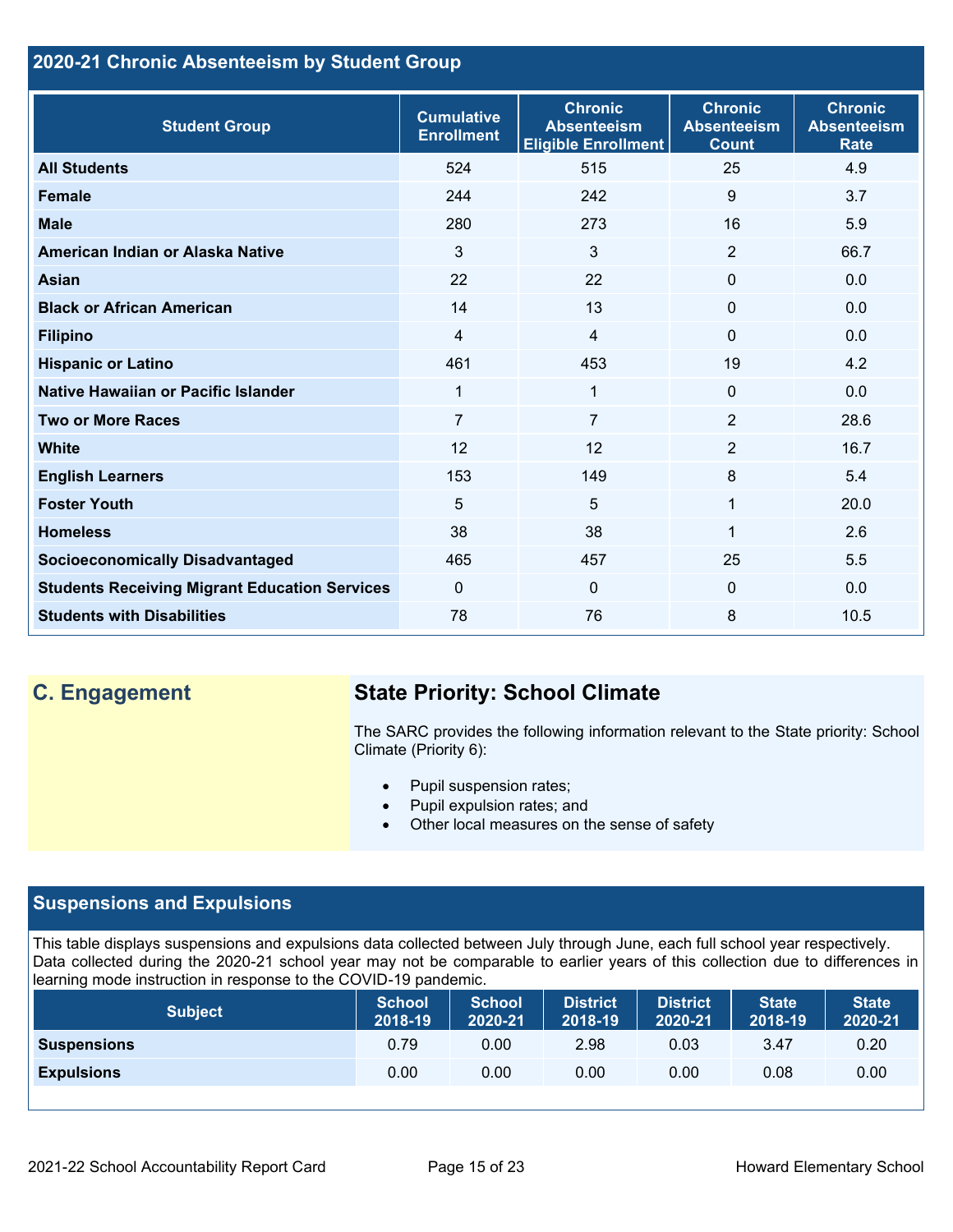This table displays suspensions and expulsions data collected between July through February, partial school year due to the COVID-19 pandemic. The 2019-2020 suspensions and expulsions rate data are not comparable to other year data because the 2019-2020 school year is a partial school year due to the COVID-19 crisis. As such, it would be inappropriate to make any comparisons in rates of suspensions and expulsions in the 2019-2020 school year compared to other school years.

| <b>Subject</b>     | <b>School</b><br>2019-20 | <b>District</b><br>2019-20 | <b>State</b><br>2019-20 |
|--------------------|--------------------------|----------------------------|-------------------------|
| <b>Suspensions</b> | 0.18                     | 1.64                       | 2.45                    |
| <b>Expulsions</b>  | 0.00                     | 0.00                       | 0.05                    |

### **2020-21 Suspensions and Expulsions by Student Group**

| <b>Student Group</b>                                 | <b>Suspensions Rate</b> | <b>Expulsions Rate</b> |
|------------------------------------------------------|-------------------------|------------------------|
| <b>All Students</b>                                  | 0.00                    | 0.00                   |
| <b>Female</b>                                        | 0.00                    | 0.00                   |
| <b>Male</b>                                          | 0.00                    | 0.00                   |
| American Indian or Alaska Native                     | 0.00                    | 0.00                   |
| <b>Asian</b>                                         | 0.00                    | 0.00                   |
| <b>Black or African American</b>                     | 0.00                    | 0.00                   |
| <b>Filipino</b>                                      | 0.00                    | 0.00                   |
| <b>Hispanic or Latino</b>                            | 0.00                    | 0.00                   |
| Native Hawaiian or Pacific Islander                  | 0.00                    | 0.00                   |
| <b>Two or More Races</b>                             | 0.00                    | 0.00                   |
| <b>White</b>                                         | 0.00                    | 0.00                   |
| <b>English Learners</b>                              | 0.00                    | 0.00                   |
| <b>Foster Youth</b>                                  | 0.00                    | 0.00                   |
| <b>Homeless</b>                                      | 0.00                    | 0.00                   |
| <b>Socioeconomically Disadvantaged</b>               | 0.00                    | 0.00                   |
| <b>Students Receiving Migrant Education Services</b> | 0.00                    | 0.00                   |
| <b>Students with Disabilities</b>                    | 0.00                    | 0.00                   |

### **2021-22 School Safety Plan**

During the 2021-2022 school year, Howard School staff and/or students will practice fire drills 1 time per month, earthquake drill 1 per quarter, and lockdown drill 2 times per year. The safety plan was reviewed by our leadership team in January of 2021. Prior to that date, our School Site Council reviewed and approved the School Safety Plan on February 10, 2021.

School Profile for Howard Elementary School:

Howard Elementary School is one of thirty-two schools in the Ontario Montclair School District with traditions dating back to 1884. Howard Elementary School has a pupil body of 504 and is served by a dedicated staff. Both staff and parents comment on the positive changes that are ongoing in our school. Howard Elementary School faces challenges in maintaining a safe school. This section of the Comprehensive Safe School Plan will describe programs in place at our school as well as strategies and programs of our school site council for continued improvement in providing a safe, orderly, school environment conducive to learning.

Summary of Site Safety Assessment Data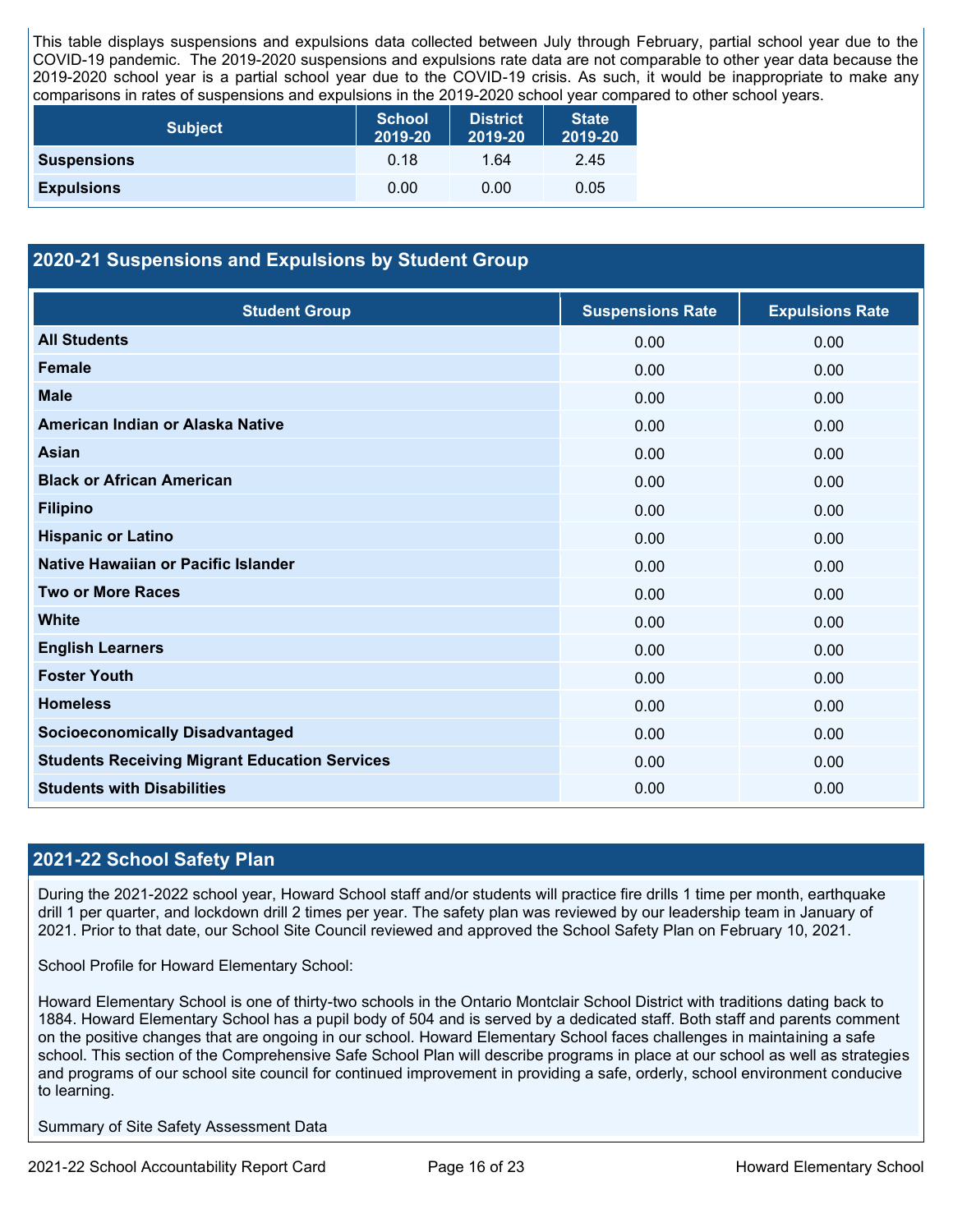### **2021-22 School Safety Plan**

Accomplishments/Areas of Pride:

- 1. Classroom teachers are able to manage minor infractions.
- 2. High attendance rate and low suspension.

3. Our fifth-grade students' concerns, according to the California Healthy Kids Survey, fall below the district and state average.

4. Our teachers and staff form relationships with our students through many extra-curricular activities and everyday

interactions.

Findings & Desired Improvements:

1. Neighborhood watch.

2. Target audience is English Language Learners as they are the lowest-performing subgroup.

3. Communicate opportunities for increased connectedness for students, thereby building resilience in our students. Priorities/Goals:

1. Secure facility by locking gates and limiting access during and after the school day. In addition, during the summer of 2020, Howard received new 10 ft. fencing that surrounds our campus.

- 2. Increase English learners' performance on the English Language Arts section of the California Standards Test.
- 3. Increase communication regarding opportunities available for meaningful participation in school.

4. School-wide implementation of PBIS has continued and students are provided refreshers two times per year in order to reinforce our Behavior Expectations of Respect, Responsibility, Kindness and Integrity.

## **D. Other SARC Information Information Required in the SARC**

The information in this section is required to be in the SARC but is not included in the state priorities for LCFF.

### **2018-19 Elementary Average Class Size and Class Size Distribution**

This table displays the 2018-19 average class size and class size distribution. The columns titled "Number of Classes" indicates how many classes fall into each size category (a range of total students per class). The "Other" category is for multigrade level classes.

| <b>Grade Level</b> | Average<br><b>Class Size</b> | <b>1-20 Students</b> | Number of Classes with   Number of Classes with   Number of Classes with<br>21-32 Students | 33+ Students |
|--------------------|------------------------------|----------------------|--------------------------------------------------------------------------------------------|--------------|
| <b>n</b>           | 23                           |                      |                                                                                            |              |
|                    | 24                           |                      |                                                                                            |              |
|                    | 24                           |                      | 3                                                                                          |              |
|                    | 20                           |                      |                                                                                            |              |
|                    | 29                           |                      | 3                                                                                          |              |
|                    | 32                           |                      |                                                                                            |              |
|                    | 23                           |                      |                                                                                            |              |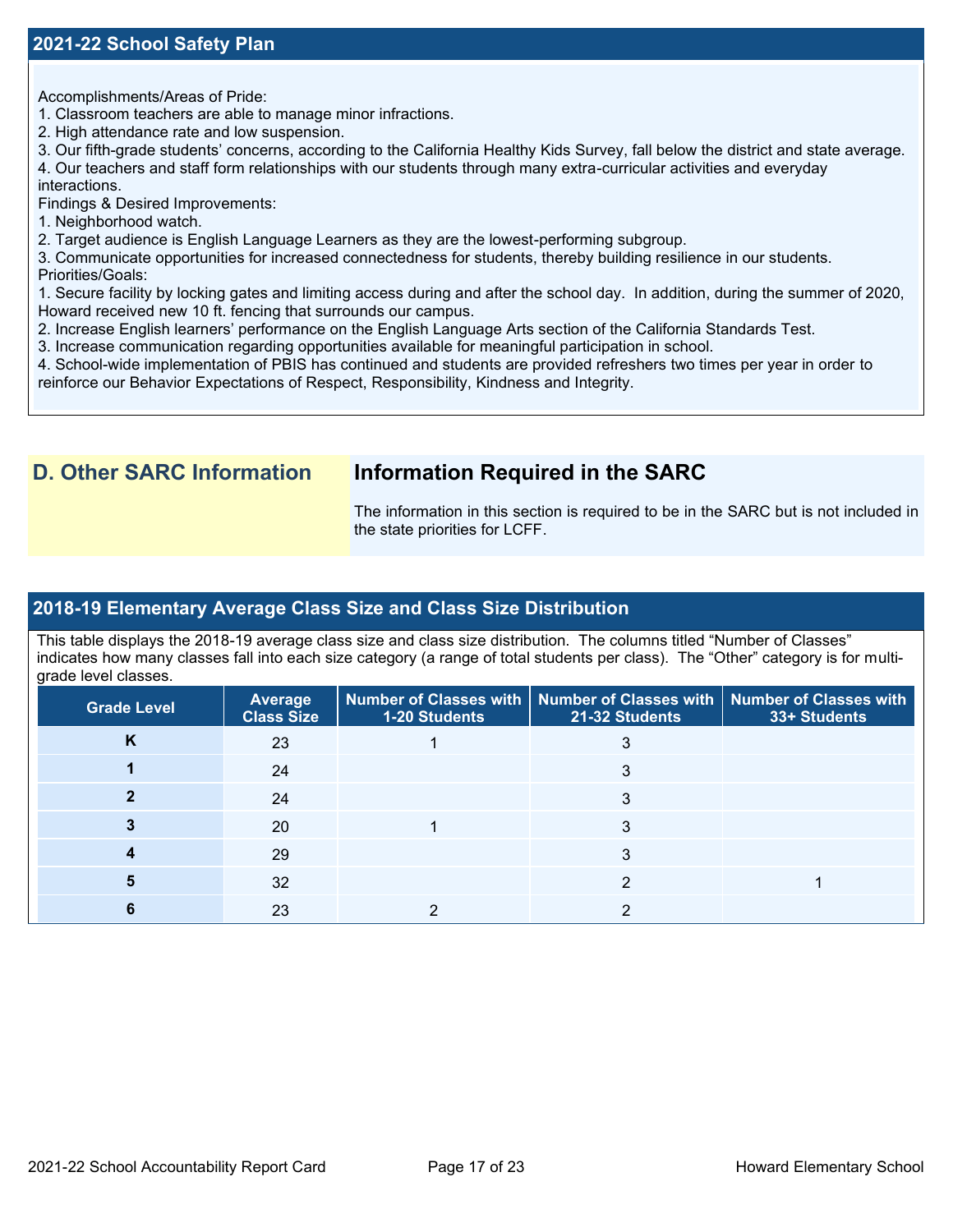### **2019-20 Elementary Average Class Size and Class Size Distribution**

This table displays the 2019-20 average class size and class size distribution. The columns titled "Number of Classes" indicates how many classes fall into each size category (a range of total students per class). The "Other" category is for multi-grade level classes.

| <b>Grade Level</b> | <b>Average</b><br><b>Class Size</b> | 1-20 Students | Number of Classes with   Number of Classes with   Number of Classes with<br>21-32 Students | 33+ Students |
|--------------------|-------------------------------------|---------------|--------------------------------------------------------------------------------------------|--------------|
| K                  | 17                                  | 4             |                                                                                            |              |
|                    | 23                                  |               | 3                                                                                          |              |
|                    | 23                                  |               | 3                                                                                          |              |
| 3                  | 24                                  |               | 3                                                                                          |              |
| 4                  | 32                                  |               | $\overline{2}$                                                                             |              |
| 5                  | 29                                  |               | 3                                                                                          |              |
| 6                  | 32                                  |               | っ                                                                                          |              |
| <b>Other</b>       | 13                                  | 2             |                                                                                            |              |

### **2020-21 Elementary Average Class Size and Class Size Distribution**

This table displays the 2020-21 average class size and class size distribution. The columns titled "Number of Classes" indicates how many classes fall into each size category (a range of total students per class). The "Other" category is for multi-grade level classes.

| <b>Grade Level</b> | <b>Average</b><br><b>Class Size</b> | <b>1-20 Students</b> | Number of Classes with   Number of Classes with   Number of Classes with<br>21-32 Students | 33+ Students |
|--------------------|-------------------------------------|----------------------|--------------------------------------------------------------------------------------------|--------------|
| K                  | 24                                  |                      | 2                                                                                          |              |
|                    | 28                                  |                      | 2                                                                                          |              |
| 2                  | 24                                  |                      | 3                                                                                          |              |
|                    | 20                                  |                      | 2                                                                                          |              |
| 4                  | 35                                  |                      |                                                                                            | າ            |
| 5                  | 31                                  |                      | 2                                                                                          |              |
| 6                  | 29                                  |                      | 3                                                                                          |              |
| <b>Other</b>       | 16                                  |                      |                                                                                            |              |

### **2020-21 Ratio of Pupils to Academic Counselor**

This table displays the ratio of pupils to Academic Counselor. One full time equivalent (FTE) equals one staff member working full time; one FTE could also represent two staff members who each work 50 percent of full time.

| <b>Title</b>                        | <b>Ratio</b> |
|-------------------------------------|--------------|
| <b>Pupils to Academic Counselor</b> |              |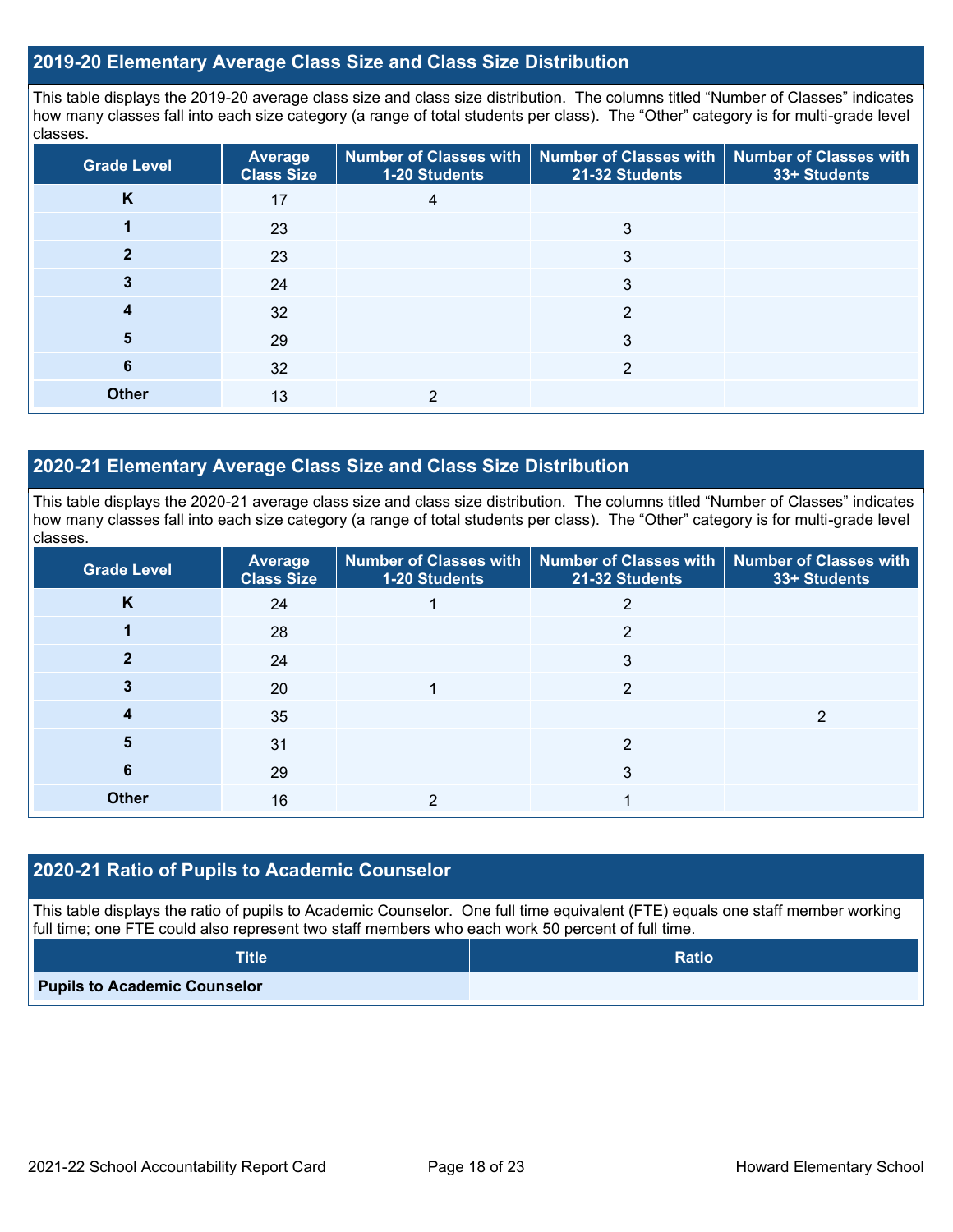### **2020-21 Student Support Services Staff**

This table displays the number of FTE support staff assigned to this school. One full time equivalent (FTE) equals one staff member working full time; one FTE could also represent two staff members who each work 50 percent of full time.

| <b>Title</b>                                                         | <b>Number of FTE Assigned to School</b> |
|----------------------------------------------------------------------|-----------------------------------------|
| <b>Counselor (Academic, Social/Behavioral or Career Development)</b> | 0                                       |
| Library Media Teacher (Librarian)                                    | $\mathbf 0$                             |
| Library Media Services Staff (Paraprofessional)                      | $\mathbf{0}$                            |
| <b>Psychologist</b>                                                  | $\Omega$                                |
| <b>Social Worker</b>                                                 | $\Omega$                                |
| <b>Speech/Language/Hearing Specialist</b>                            | $\Omega$                                |
| <b>Resource Specialist (non-teaching)</b>                            | $\Omega$                                |
| <b>Other</b>                                                         | 1.8                                     |

### **2019-20 Expenditures Per Pupil and School Site Teacher Salaries**

This table displays the 2019-20 expenditures per pupil and average teach salary for this school. Cells with N/A values do not require data.

| <b>Level</b>                                         | <b>Total</b><br><b>Expenditures</b><br><b>Per Pupil</b> | <b>Expenditures</b><br><b>Per Pupil</b><br>(Restricted) | <b>Expenditures</b><br><b>Per Pupil</b><br>(Unrestricted) | Average<br><b>Teacher</b><br><b>Salary</b> |
|------------------------------------------------------|---------------------------------------------------------|---------------------------------------------------------|-----------------------------------------------------------|--------------------------------------------|
| <b>School Site</b>                                   | 7663.29                                                 | 1106.40                                                 | 6556.88                                                   | 113,354.08                                 |
| <b>District</b>                                      | N/A                                                     | N/A                                                     | 1497.40                                                   | \$92,686                                   |
| <b>Percent Difference - School Site and District</b> | N/A                                                     | N/A                                                     | 125.6                                                     | 20.1                                       |
| <b>State</b>                                         |                                                         |                                                         | \$8,444                                                   | \$85,863                                   |
| <b>Percent Difference - School Site and State</b>    | N/A                                                     | N/A                                                     | $-25.2$                                                   | 27.6                                       |

### **2020-21 Types of Services Funded**

During 2020-2021 our focus will be on supporting our teachers and students during distance learning. The assessment tool used will be the i-Ready Diagonistic performed 4 times per year. Utilizing the May assessment as our Summative Diagnostic.

Intervention Instructional Aide with work in a small group (online), 1:6 students, daily on specific skills to help fill gaps in students academic needs in grades 1st-6th.

Teachers in grades TK, K, 1st, Resource teacher, and primary SDC teacher will be trained in Enhanced Core Reading Instruction, ECRI. All teachers in TK-2nd will utilize the ECRI routines during their online teaching. The support staff will support the implementation of these routines. Teachers will pre-teach the lessons to their most intensive students in a small group, online.

Our instructional coach will work with our long-term EL students utilizing i-Lit. Students will meet in a small group, online, with our instructional coach daily.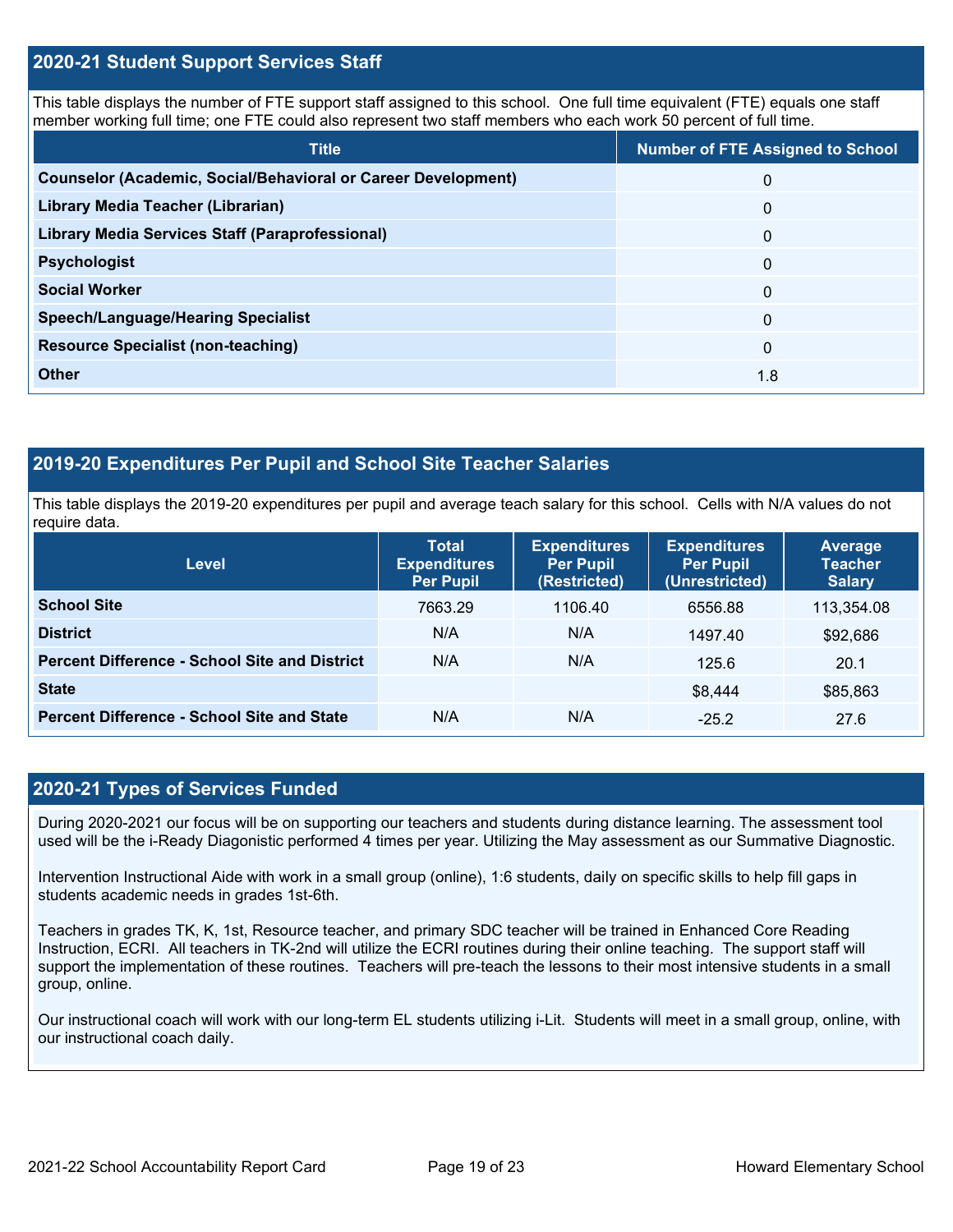### **2019-20 Teacher and Administrative Salaries**

This table displays the 2019-20 Teacher and Administrative salaries. For detailed information on salaries, see the CDE Certification Salaries & Benefits web page at [http://www.cde.ca.gov/ds/fd/cs/.](http://www.cde.ca.gov/ds/fd/cs/)

| Category                                             | <b>District</b><br><b>Amount</b> | <b>State Average</b><br>for Districts<br>in Same Category |
|------------------------------------------------------|----------------------------------|-----------------------------------------------------------|
| <b>Beginning Teacher Salary</b>                      | \$48,998                         | \$52,060                                                  |
| <b>Mid-Range Teacher Salary</b>                      | \$87,146                         | \$84,043                                                  |
| <b>Highest Teacher Salary</b>                        | \$105,113                        | \$107,043                                                 |
| <b>Average Principal Salary (Elementary)</b>         | \$138,892                        | \$133,582                                                 |
| <b>Average Principal Salary (Middle)</b>             | \$141,565                        | \$138,803                                                 |
| <b>Average Principal Salary (High)</b>               | \$0                              | \$133,845                                                 |
| <b>Superintendent Salary</b>                         | \$319,095                        | \$240,628                                                 |
| <b>Percent of Budget for Teacher Salaries</b>        | 37%                              | 35%                                                       |
| <b>Percent of Budget for Administrative Salaries</b> | 6%                               | 5%                                                        |

### **Professional Development**

During the 2020-2021 and 2021-2022 school years Howard staff was offered a variety of Professional Development (PD) through district training, coaching, data analysis, and site professional development. Throughout the year teachers were provided with opportunities to take what they learned during these PD sessions and apply them to their classroom practice. Howard Elementary School utilized district support to provide Professional Development in the area of Genre Writing, the R.A.C.E. strategy, Kagan Structures, Data analysis, Balanced Literacy, Math Fluency, Math Module Studies, English Language Development. These focus areas were chosen based on district and state assessments. The teacher also were able to work with our site instructional coach to help them refine their teaching practice in these areas as well through the use of coaching cycles.

This table displays the number of school days dedicated to staff development and continuous improvement.

| <b>Subject</b>                                                                  |  |    | $2019-20$ 2020-21 2021-22 |
|---------------------------------------------------------------------------------|--|----|---------------------------|
| Number of school days dedicated to Staff Development and Continuous Improvement |  | 20 | 20                        |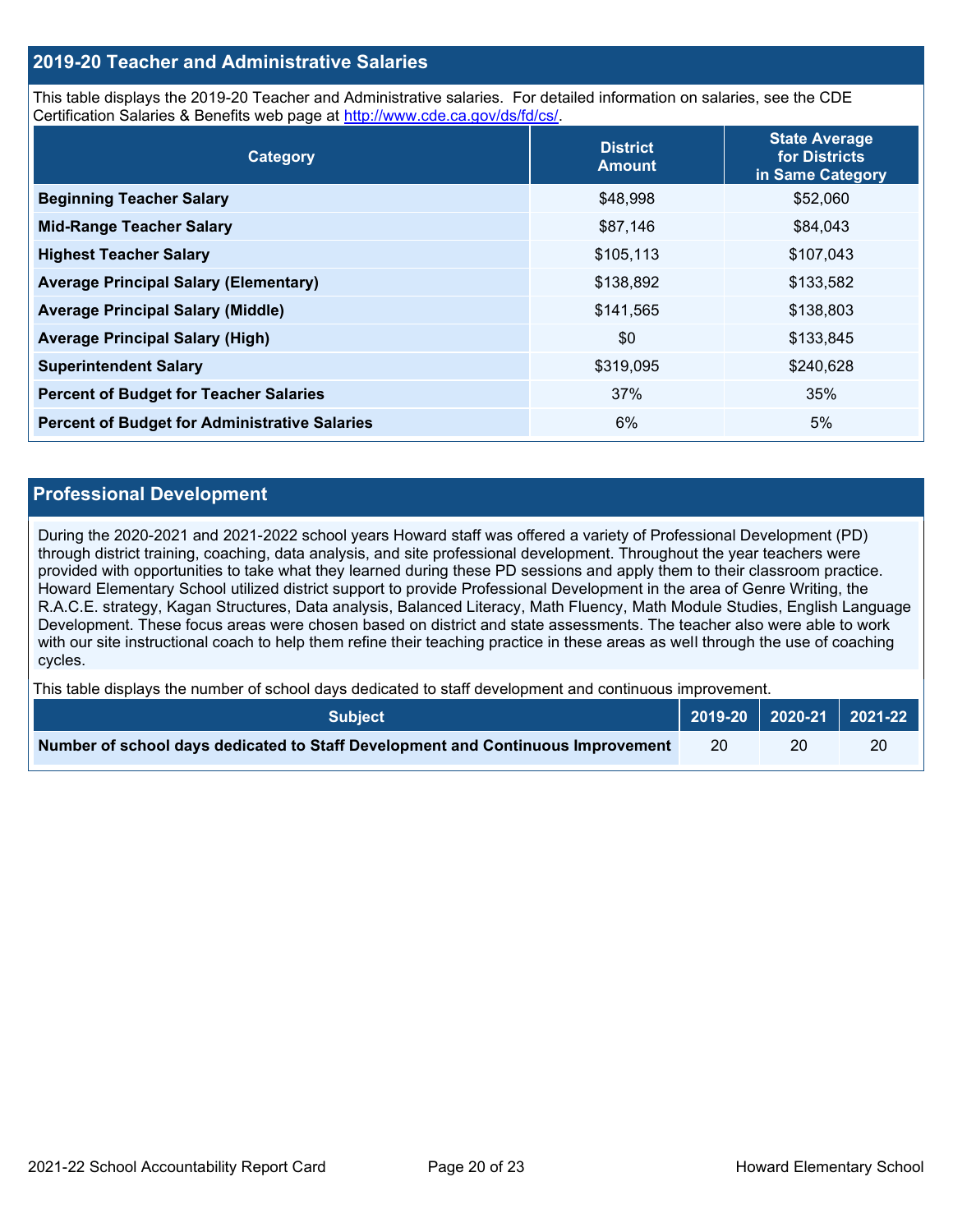# **Ontario-Montclair School District 2020-21 Local Accountability Report Card (LARC) Addendum**

## **Local Accountability Report Card (LARC) Addendum**

**2020-21 Local Accountability Report Card (LARC) Addendum Overview**



On July 14, 2021, the California State Board of Education (SBE) determined that the California Department of Education (CDE) will use the SARC as the mechanism to conduct a one-time data collection of the LEA-level aggregate test results of all school's local assessments administered during the 2020–2021 school year in order to meet the federal Every Students Succeeds Act (ESSA) reporting requirement for the Local Educational Agency Accountability Report Cards (LARCs).

Each local educational agency (LEA) is responsible for preparing and posting their annual LARC in accordance with the federal ESSA. As a courtesy, the CDE prepares and posts the LARCs on behalf of all LEAs.

Only for the 2020–2021 school year and the 2020–2021 LARCs, LEAs are required to report their aggregate local assessments test results at the LEA-level to the CDE by populating the tables below via the SARC. These data will be used to meet the LEAs' federal requirement for their LARCs. Note that it is the responsibility of the school and LEA to ensure that all student privacy and suppression rules are in place when reporting data in Tables 3 and 4 in the Addendum, as applicable.

The tables below are not part of the SBE approved 2020–2021 SARC template but rather are the mechanism by which these required data will be collected from LEAs.

For purposes of the LARC and the following tables, an LEA is defined as a school district, a county office of education, or a direct funded charter school.

| 2021-22 District Contact Information |                                   |  |  |
|--------------------------------------|-----------------------------------|--|--|
| <b>District Name</b>                 | Ontario-Montclair School District |  |  |
| <b>Phone Number</b>                  | $(909)$ 459-2500                  |  |  |
| Superintendent                       | Dr. James Q. Hammond              |  |  |
| <b>Email Address</b>                 | info@omsd.net                     |  |  |
| <b>District Website Address</b>      | https://www.omsd.net              |  |  |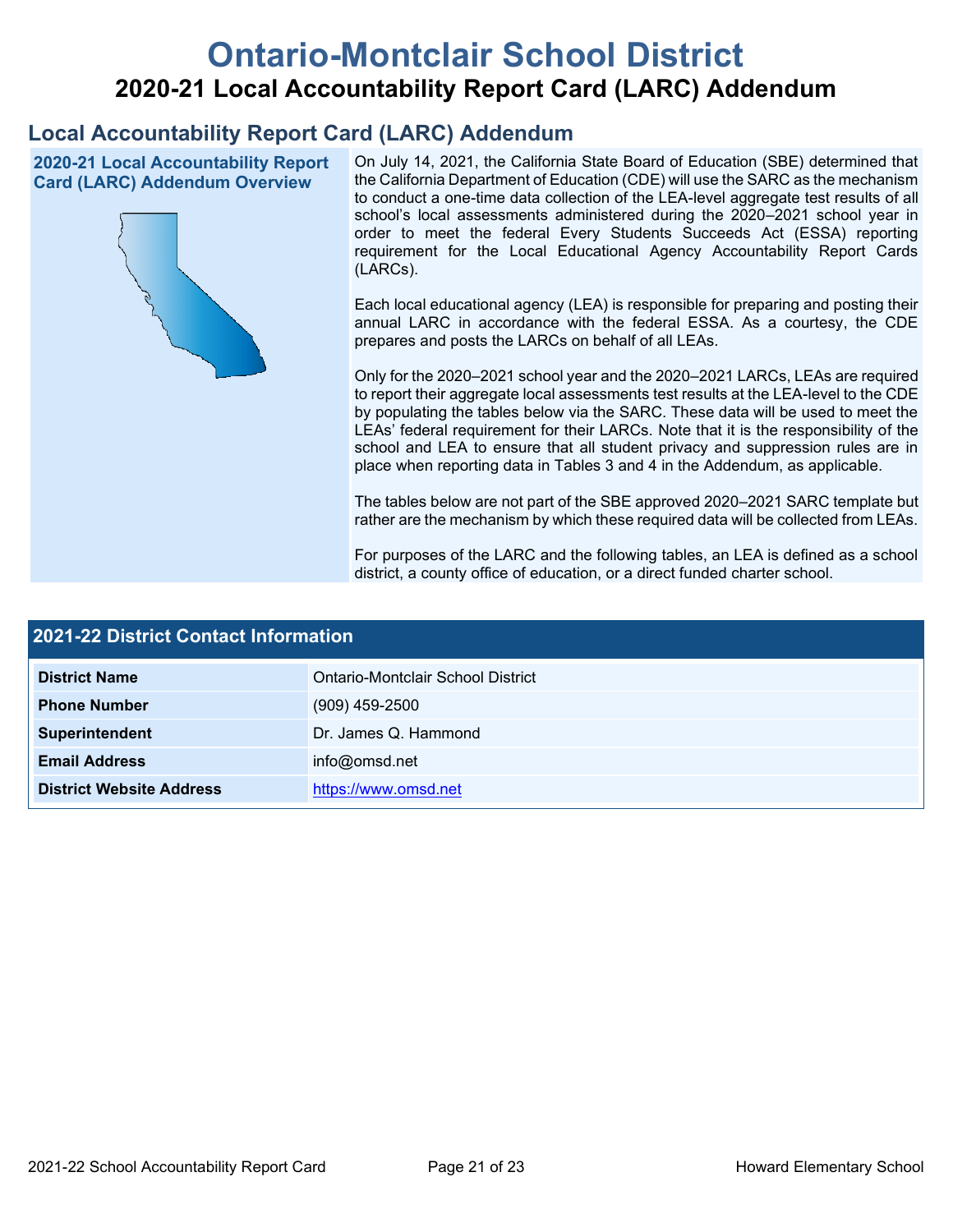### **2020-21 CAASPP Test Results in ELA by Student Group**

This table displays CAASPP test results in ELA by student group for students grades three through eight and grade eleven taking and completing a state-administered assessment. The CDE will populate this table for schools in cases where the school administered the CAASPP assessment. In cases where the school administered a local assessment instead of CAASPP, the CDE will populate this table with "NT" values, meaning this school did not test students using the CAASPP. See the local assessment(s) table for more information.

| <b>CAASPP</b><br><b>Student Groups</b>               | <b>CAASPP</b><br><b>Total</b><br><b>Enrollment</b> | <b>CAASPP</b><br><b>Number</b><br><b>Tested</b> | <b>CAASPP</b><br><b>Percent</b><br><b>Tested</b> | <b>CAASPP</b><br><b>Percent</b><br><b>Not Tested</b> | <b>CAASPP</b><br><b>Percent</b><br>Met or<br><b>Exceeded</b> |
|------------------------------------------------------|----------------------------------------------------|-------------------------------------------------|--------------------------------------------------|------------------------------------------------------|--------------------------------------------------------------|
| <b>All Students</b>                                  | 12994                                              | <b>NT</b>                                       | <b>NT</b>                                        | <b>NT</b>                                            | <b>NT</b>                                                    |
| <b>Female</b>                                        | 6378                                               | <b>NT</b>                                       | <b>NT</b>                                        | <b>NT</b>                                            | <b>NT</b>                                                    |
| <b>Male</b>                                          | 6616                                               | <b>NT</b>                                       | <b>NT</b>                                        | <b>NT</b>                                            | <b>NT</b>                                                    |
| American Indian or Alaska Native                     | 92                                                 | <b>NT</b>                                       | <b>NT</b>                                        | <b>NT</b>                                            | <b>NT</b>                                                    |
| <b>Asian</b>                                         | 257                                                | <b>NT</b>                                       | <b>NT</b>                                        | <b>NT</b>                                            | <b>NT</b>                                                    |
| <b>Black or African American</b>                     | 394                                                | <b>NT</b>                                       | <b>NT</b>                                        | <b>NT</b>                                            | <b>NT</b>                                                    |
| <b>Filipino</b>                                      | 81                                                 | <b>NT</b>                                       | <b>NT</b>                                        | <b>NT</b>                                            | <b>NT</b>                                                    |
| <b>Hispanic or Latino</b>                            | 11629                                              | <b>NT</b>                                       | <b>NT</b>                                        | <b>NT</b>                                            | NT                                                           |
| Native Hawaiian or Pacific Islander                  | 31                                                 | <b>NT</b>                                       | <b>NT</b>                                        | <b>NT</b>                                            | <b>NT</b>                                                    |
| <b>Two or More Races</b>                             | 140                                                | <b>NT</b>                                       | <b>NT</b>                                        | <b>NT</b>                                            | <b>NT</b>                                                    |
| <b>White</b>                                         | 370                                                | <b>NT</b>                                       | <b>NT</b>                                        | <b>NT</b>                                            | <b>NT</b>                                                    |
| <b>English Learners</b>                              | 2756                                               | <b>NT</b>                                       | <b>NT</b>                                        | <b>NT</b>                                            | <b>NT</b>                                                    |
| <b>Foster Youth</b>                                  | 73                                                 | <b>NT</b>                                       | <b>NT</b>                                        | <b>NT</b>                                            | <b>NT</b>                                                    |
| <b>Homeless</b>                                      | 2320                                               | <b>NT</b>                                       | <b>NT</b>                                        | <b>NT</b>                                            | <b>NT</b>                                                    |
| <b>Military</b>                                      | $\mathbf 0$                                        | $\mathbf 0$                                     | $\mathbf 0$                                      | $\mathbf 0$                                          | 0                                                            |
| <b>Socioeconomically Disadvantaged</b>               | 11552                                              | <b>NT</b>                                       | <b>NT</b>                                        | <b>NT</b>                                            | <b>NT</b>                                                    |
| <b>Students Receiving Migrant Education Services</b> | 0                                                  | $\mathbf 0$                                     | $\mathbf 0$                                      | $\mathbf 0$                                          | 0                                                            |
| <b>Students with Disabilities</b>                    | 1919                                               | <b>NT</b>                                       | <b>NT</b>                                        | <b>NT</b>                                            | <b>NT</b>                                                    |